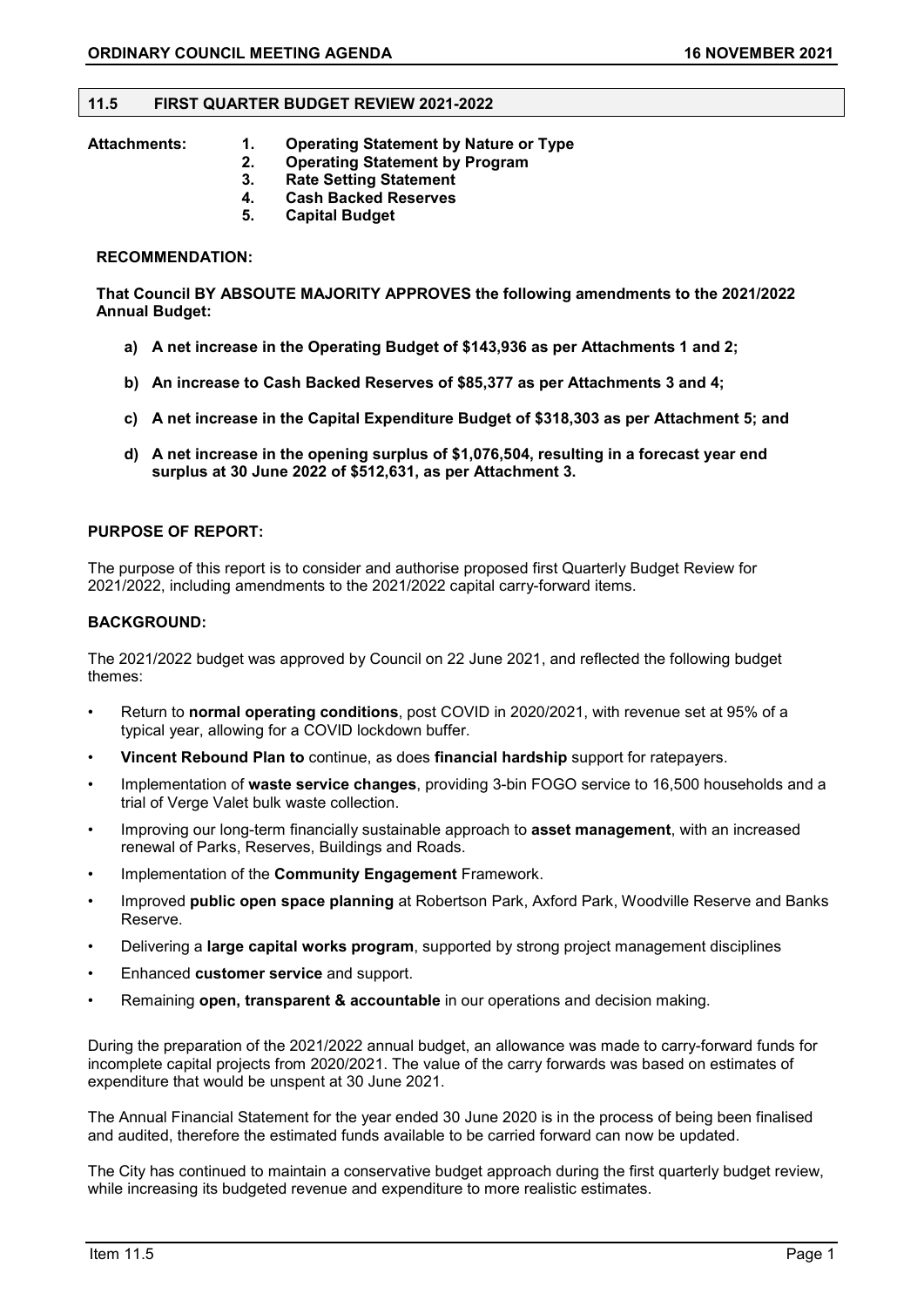#### **DETAILS:**

The budget amendments from this review incorporates the following adjustments:

- A net increase in the operating budget of \$143,936 as per Attachments 1 and 2.
- An increase to cash backed reserves of \$85,377 as per Attachments 3 and 4.
- A net increase in the capital budget of \$318,303 as per Attachment 5.
- A net increase in the opening surplus of \$1,076,504, and a forecast year end surplus at 30 June 2022 of \$512,631, as per Attachment 3.

#### **Capital Expenditure**

The 2021/2022 adopted budget included a capital expenditure program totalling \$22,158,710 including carry forward funding of \$4,587,776.

Overall, the capital expenditure for carry forward projects as at 30 June 2021 was under estimated by \$167,334 and the budget available in 2021/2022 for these projects should now be increased accordingly.

Additional expenditure of \$153,460 is also proposed for this budget review, reflecting adjustments to grantrelated capital works and minor budget corrections. Other changes relate to reallocating program funding to specific projects.

The details of the capital amendments are itemised at **Attachment 5** and summarised in the following table.

| Description                                                                           | Current<br><b>Budget</b> | Proposed<br>Revised<br><b>Budget</b> | <b>Difference</b> | Comments                                                                                                                                                                                                |
|---------------------------------------------------------------------------------------|--------------------------|--------------------------------------|-------------------|---------------------------------------------------------------------------------------------------------------------------------------------------------------------------------------------------------|
|                                                                                       | 2021/22                  | 2021/22                              | 2021/22           |                                                                                                                                                                                                         |
|                                                                                       | \$                       | \$                                   | \$                |                                                                                                                                                                                                         |
| Allocation of carry forward surplus to<br>2021/22 works                               | 619,868                  | 784,702                              | 164,834           | Surplus allocations of \$787,202 offset<br>by reduced carry forward estimates of<br>\$619,868.                                                                                                          |
| Grant money received, and the corresponding capital expense item is created/increased |                          |                                      |                   |                                                                                                                                                                                                         |
| <b>Forrest Park Croquet Club</b>                                                      | 16,450                   | 49,314                               | 32,864            | Capital budget increased to reflect the<br>CSRFF grant funding and club funds<br>that will be received for the project.<br>Corrects an underestimation of the<br>capital expense for the total project. |
| North Perth Bowling Club                                                              | $\overline{\phantom{a}}$ | 80,000                               | 80,000            | Project is being scoped and further<br>funds may be requested later.                                                                                                                                    |
| Margaret Kindergarten Toilet<br>Renewal                                               | $\overline{a}$           | 70,000                               | 70,000            |                                                                                                                                                                                                         |
| Old Aberdeen Plan Greening                                                            | 10,000                   | 28,000                               | 18,000            |                                                                                                                                                                                                         |
| <b>Budget Corrections</b>                                                             |                          |                                      |                   |                                                                                                                                                                                                         |
| East Perth Football Club<br><b>Function Room Carpet</b>                               |                          | 30,000                               | 30,000            | Omitted during budget.<br>Requirement of tenancy.                                                                                                                                                       |
| Design Bike Network Plan                                                              |                          | 50,000                               | 50,000            | Omitted in error. Funded through<br>reallocation from Norfolk St N/S Stage 1                                                                                                                            |
| Mini Roundabouts                                                                      |                          | 12,605                               | 12,605            | Fully funded MRWA project. Includes<br>provision for the City asset component.<br>Money to be received from MRWA and<br>this is the corresponding capital<br>expense item.                              |
| <b>Budget Reallocation to Electrical Infrastructure Renewal</b>                       |                          |                                      |                   |                                                                                                                                                                                                         |
| Electrical Infrastructure Renewal                                                     |                          | 300,000                              | 300,000           | Reallocation to fund urgent electrical<br>works (safety priority)                                                                                                                                       |
| Vincent Community Centre -<br>Airconditioning                                         | 170,000                  | 60,000                               | $-110,000$        | Reallocation of unused budget to<br>Electrical Infrastructure Renewal                                                                                                                                   |
| <b>Building Management software</b><br>(Admin)                                        | 120,000                  |                                      | $-120,000$        | Airconditioning unit included building<br>management program. No longer<br>needed. Reallocation of unused budget<br>to the Electrical Infrastructure Renewal.                                           |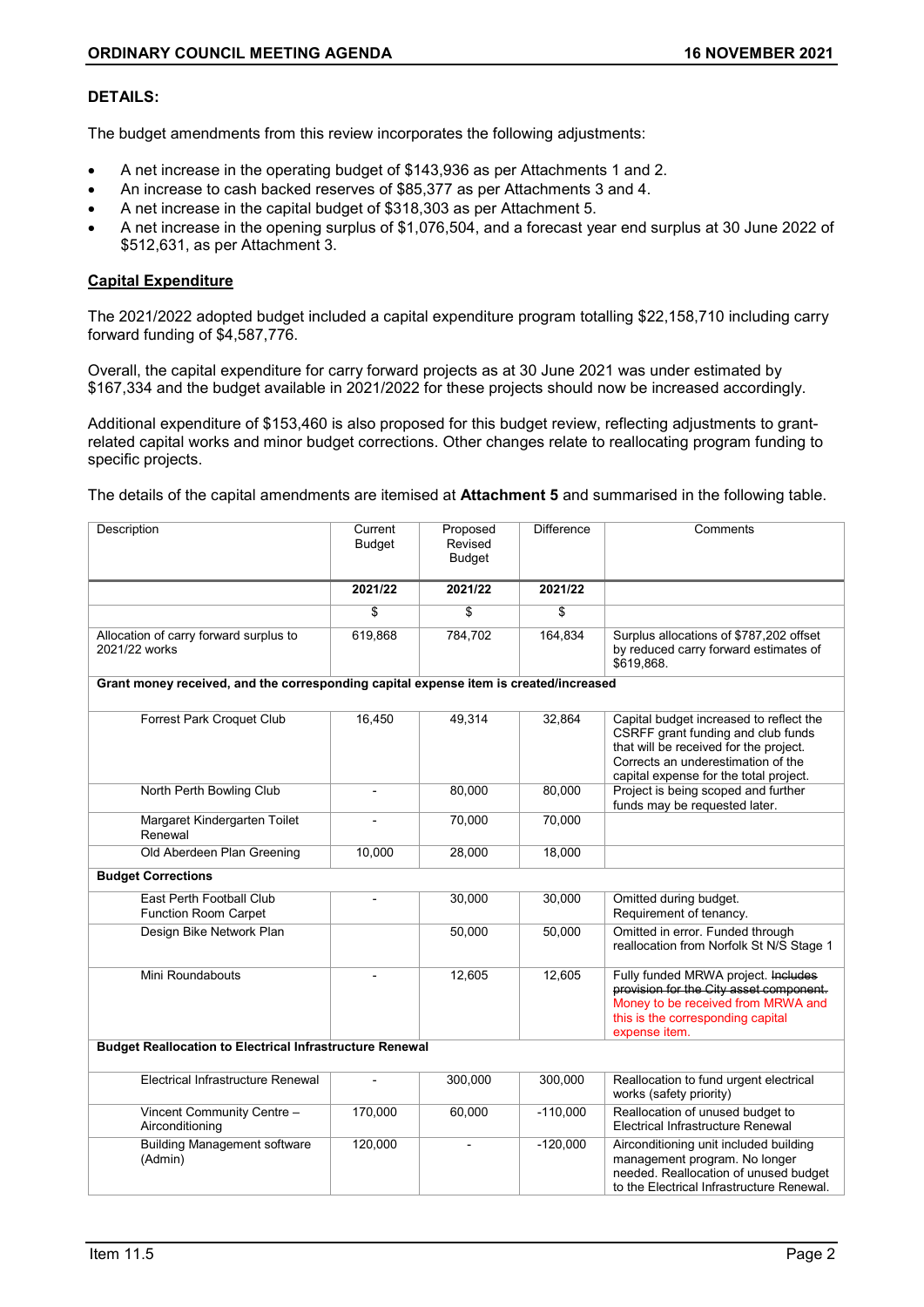| Distribution of Footpath program funding to specific projects |           |           |            |                                                     |
|---------------------------------------------------------------|-----------|-----------|------------|-----------------------------------------------------|
| Footpath Program                                              | 415.520   | 415.520   |            | Reallocations from programs to specific<br>projects |
| Local Roads Program (Refer commentary below)                  |           |           |            |                                                     |
| Car Park Upgrade/Renewal                                      | 330,300   | 155.300   | $-175.000$ |                                                     |
| Norfolk St N/S Stage 1                                        | 375.000   | $\Omega$  | $-375.000$ |                                                     |
| Various Road Project Allocations                              |           | 340.000   | 340.000    | Refer detail in Attachment 5                        |
| <b>TOTAL EXPENDITURE</b>                                      | 2,057,138 | 2,375,441 | 318,303    |                                                     |

#### Local Roads Program

In order to qualify for Roads to Recovery (R2R) funding the City is obliged to achieve a reference amount of own source expenditure in road maintenance each financial year. The reference amount is reassessed every 5 years. In 2020/2021 the City met its obligations and will continue to receive its full funding allocation for 2021/2022.

In the City's 2019/2020 COVID Recovery program, several Local Road re-surfacing projects were bought forward from the 2021/2022 road program. As a result, the City has now identified that further spending is required this financial year to maintain the required levels of spending. While the R2R funding is not under threat, each year spending drops below the reference amount requires the Local Government to make it up in subsequent years to meet the 5-year averaged reference amount.

Increased spending on the Local Roads Program is funded through the following reallocations:

1. The Norfolk Street Safe Active Street

This is a two staged project, jointly funded (50/50) by the Department of Transport (DoT) and the City of Vincent. The initial stage (2021/22) is for design and public consultation, with construction to occur in 2022/2023. Therefore, it is proposed to re-allocate the City's portion of the funding to the Local Roads Program.

2. Car Park Upgrade/Renewal.

The majority of the funds were to be expended on the Loftus Centre car park. The carpark was listed on the Long-Term Financial Plan for renewal in 2021/22 and was subsequently included in the budget. However, a recent pavement condition assessment indicates that the car park does not require a full re-surfacing at this time, but rather targeted improvement works, such as the root shaving and broken kerbing around the trees creating hazards. Therefore, it is proposed, as per the Safe Active Street project, to re-allocate \$175,000 to the Local Roads Program.

#### **Revenue from Operating Activities (excluding Rates)**

Operating revenue has increased by \$142,483 (as per **Attachment 3**) and some of the key movements include:

- Improved parking and infringement revenue.
- Additional grant funding of \$98,000.
- Additional \$15,000 in rates instalment interest due to higher uptake of instalment payment methods.
- Offset by a reduction in Beatty Park revenue of \$186,000, due to the late opening of the indoor pool.

#### **Expenditure from Operating Activities**

Operating expenses have increased by \$1,453 (as per **Attachment 3**) and some of the key budget amendments include:

- Vacant maintenance position was reinstated, increasing employment costs by \$27,000.
- Beatty Park casuals were reinstated after the indoor pool closure, primarily in the swim school, increasing employment costs by \$93,000.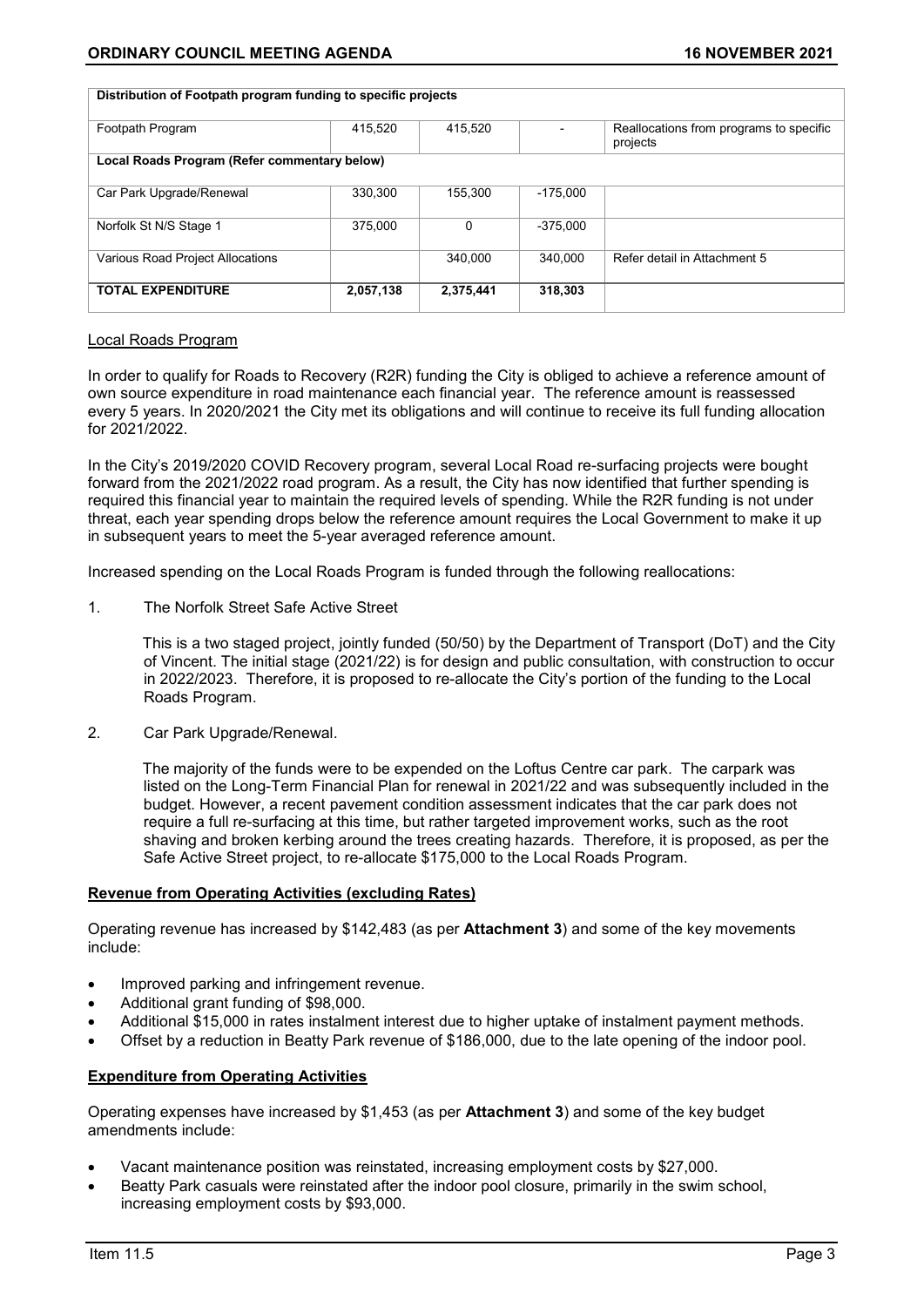- An additional \$25,000 provision for CCTV operations provided by the Ranger Services.
- Offset by a decrease in:
	- o Workers compensation insurance by \$72,000.
	- $\circ$  Loan interest of \$21,000.<br> $\circ$  Other insurances by \$18.
	- Other insurances by \$18,000.

#### **Cash Backed Reserves**

There is an increase to cash backed reserves by \$85,377, as per **Attachments 3 and 4**, resulting from a reduction in transfers out of reserve to fund operational activities.

The breakdown is:

- Transfer out of the Percent for Art reserve has decreased by \$82,227 due to an adjustment to the percent for art program and
- Transfer out of the Asset Sustainability Reserve has decreased by \$3,150 due to adjustments to the capital works program.

#### **Opening operating surplus**

The estimated opening surplus for 2021/2022 has been adjusted to \$6,243,478, an increase of \$1,076,504. This reflects the draft audited financial statement and is subject to change.

As detailed in the Rate Setting Statement at **Attachment 3**, the revised budget forecast at 30 June 2022 is a surplus of \$512,631, representing an increase of \$406,008 from the adopted budget.

The additional surplus is primarily driven by a reduction in new borrowings, arising from a reduction in the Resource Recovery Facility exit loan by \$416,667 and an increase in operating revenue of \$143,936.

#### **Financial Hardship Programs in the 2021/2022 budget**

The City is monitoring requests for financial hardship support.

The City has received 24 financial hardship requests, and those ratepayers have had their rates payments deferred for 6 months.

The budget provisions for financial hardship support are sufficient for the current level of demand and no changes are required.

#### **CONSULTATION/ADVERTISING:**

Not applicable

### **LEGAL/POLICY:**

This budget review is performed as a matter of good governance and is not required by the Act or associated regulations. The review is in accordance with the functions of the CEO as set out in section 5.41 of the Act:

*5.41(d) "manage the day to day operations of the local government."* 

#### *Imposition of fees and charges*

- *(1) A local government may impose\* and recover a fee or charge for any goods or service it provides or proposes to provide, other than a service for which a service charge is imposed. \* Absolute majority required.*
- *(3) Fees and charges are to be imposed when adopting the annual budget but may be —*
	- *(a) Imposed\* during a financial year; and*
	- *(b) Amended\* from time to time during a financial year.*

*\* Absolute majority required.*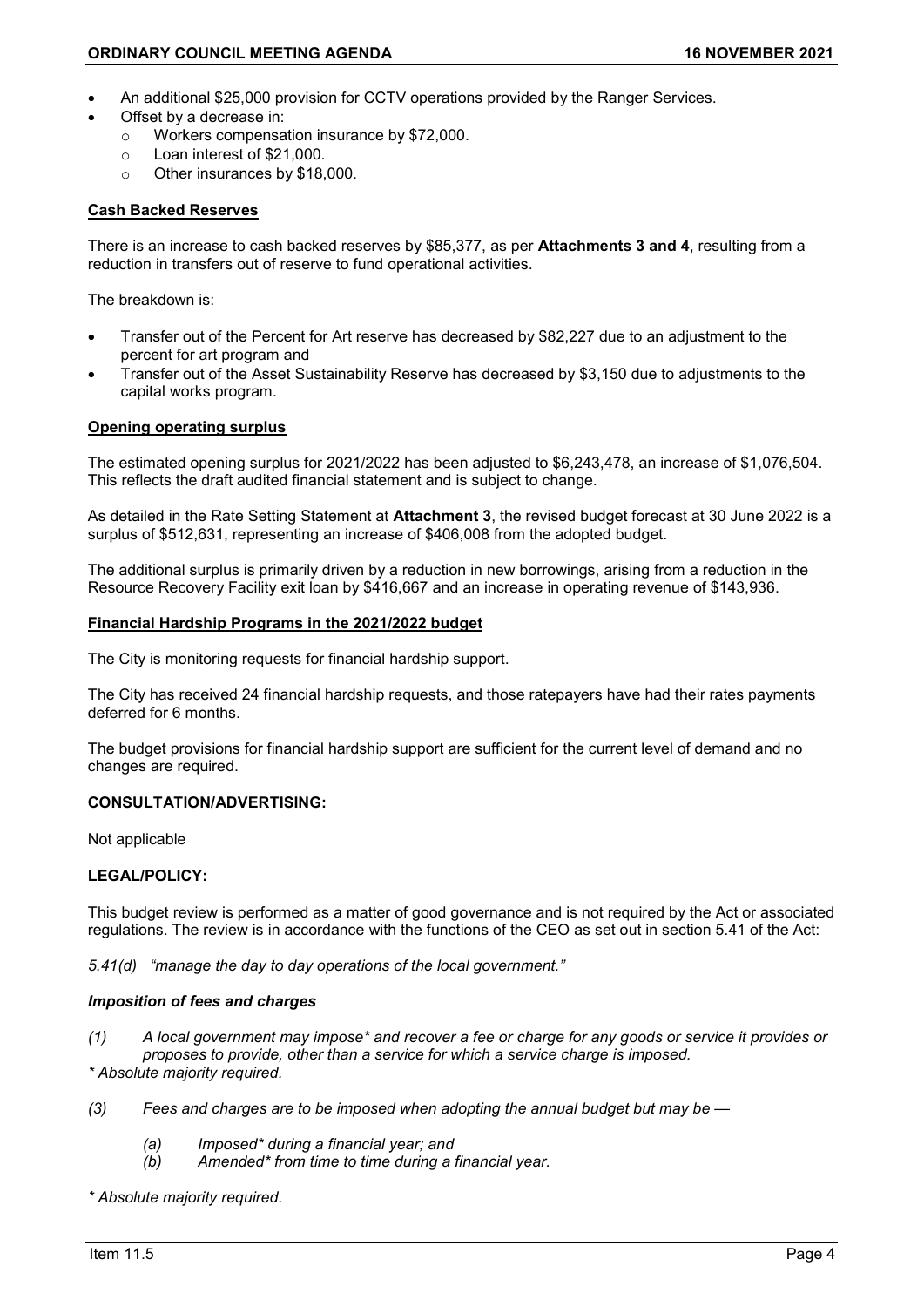#### **RISK MANAGEMENT IMPLICATIONS**

**Low:** Conducting this budget review ensures Council is aware of any proposed expenditure which varies from that in the approved budget.

#### **STRATEGIC IMPLICATIONS:**

This is in keeping with the City's *Strategic Community Plan 2018-2028*:

#### Innovative and Accountable

*Our resources and assets are planned and managed in an efficient and sustainable manner.*

*Our community is satisfied with the service we provide.*

*Our community is aware of what we are doing and how we are meeting our goals.*

*Our resources and assets are planned and managed in an efficient and sustainable manner.*

#### **SUSTAINABILITY IMPLICATIONS:**

The proposed Budget provides sufficient resourcing to deliver the City's sustainability initiatives.

### **PUBLIC HEALTH IMPLICATIONS:**

Expenditure within this report facilitates various projects, programs and services that contribute to the priority health outcomes within the City's *Public Health Plan 2020-2025*.

#### **FINANCIAL/BUDGET IMPLICATIONS:**

Administration is conducting a detailed analysis of the Beatty Park Infrastructure Project budget and expenses, due to higher than planned expenditure arising from pool filtration works.

A project status report and project change request will be presented to Council for review and approval in December 2021.

It is foreshadowed that further budget may be required by this project to complete the planned indoor pool change rooms. However, prior to making a submission, management is updating its cost estimates.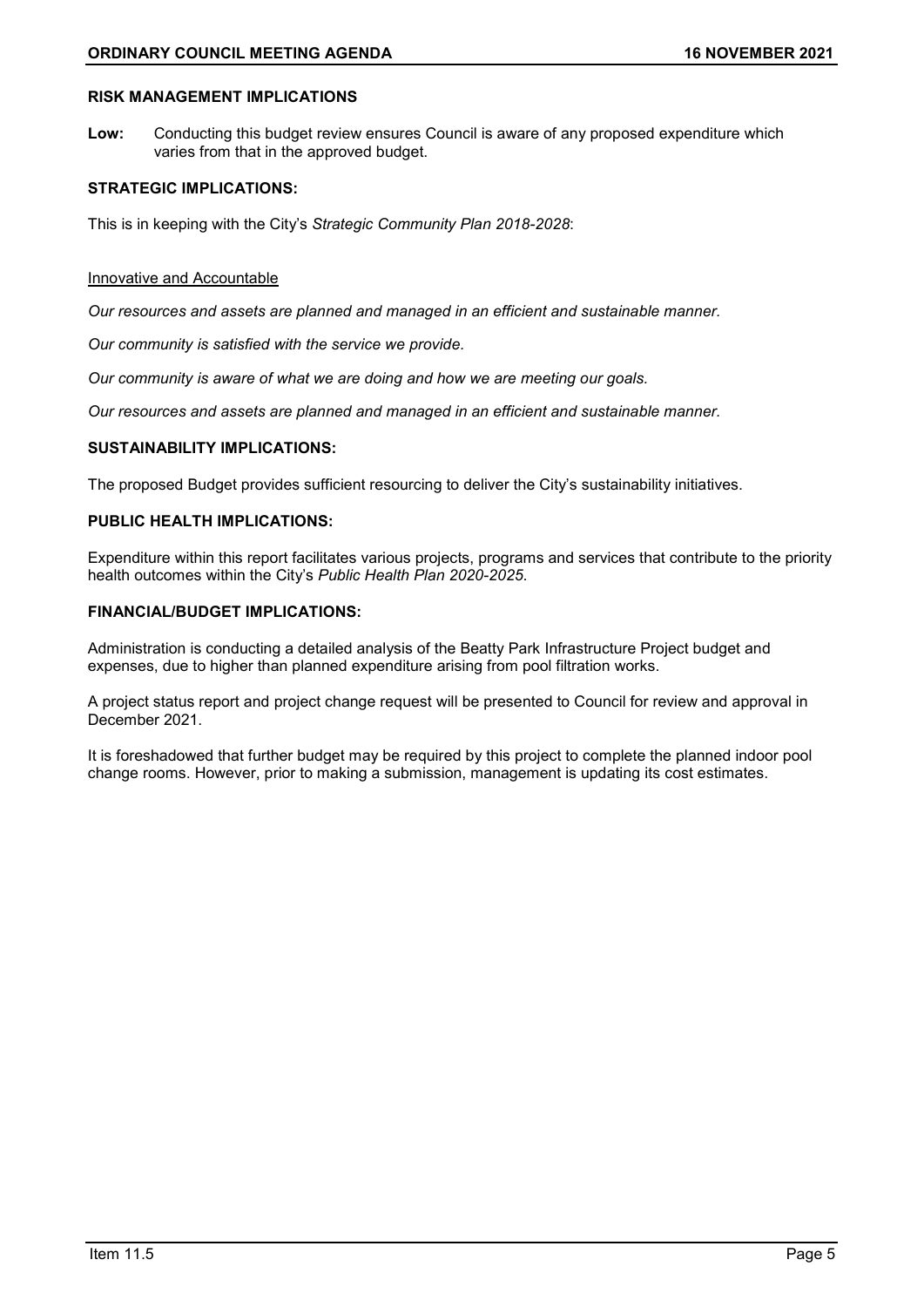#### **CITY OF VINCENT** FIRST QUARTERLY BUDGET REVIEW (INCLUDING CARRY FORWARDS) 2021/2022

#### STATEMENT OF COMPREHENSIVE INCOME **BY NATURE OR TYPE**

Attachment - 1

|                                                                    | Adopted<br><b>Budget</b><br>2021/22 | Proposed<br><b>Budget</b><br>2021/22 | Proposed<br><b>Budget Variance</b><br>2021/22 |
|--------------------------------------------------------------------|-------------------------------------|--------------------------------------|-----------------------------------------------|
| Revenue                                                            | \$                                  | \$                                   | S                                             |
| Rates                                                              | 36,745,248                          | 36,745,248                           | $\mathbf 0$                                   |
| Operating grants, subsidies and contributions                      | 810,383                             | 908.932                              | 98,549                                        |
| Fees and charges                                                   | 18,429,368                          | 18,453,102                           | 23,734                                        |
| Interest earnings                                                  | 503,000                             | 518,000                              | 15,000                                        |
| Other revenue                                                      | 1.133.174                           | 1,138,374                            | 5.200                                         |
|                                                                    | 57,621,173                          | 57,763,656                           | 142,483                                       |
| <b>Expenses</b>                                                    |                                     |                                      |                                               |
| Employee costs                                                     | (26, 815, 330)                      | (26, 841, 949)                       | (26, 619)                                     |
| Materials and contracts                                            | (27, 146, 539)                      | (27, 132, 773)                       | 13,766                                        |
| Utility charges                                                    | (1,603,890)                         | (1,603,890)                          | $\mathbf{0}$                                  |
| Depreciation on non-current assets                                 | (14,068,923)                        | (14,068,923)                         | $\mathbf{0}$                                  |
| Interest expenses                                                  | (553, 948)                          | (533, 114)                           | 20,834                                        |
| Insurance expenses                                                 | (604, 121)                          | (585, 942)                           | 18,179                                        |
| Other expenditure                                                  | (2,079,954)                         | (2, 104, 661)                        | (24, 707)                                     |
|                                                                    | (72, 872, 705)                      | (72, 871, 252)                       | 1,453                                         |
| <b>Gross result</b>                                                | (15, 251, 532)                      | (15, 107, 596)                       | 143.936                                       |
| Non-operating grants, subsidies and contributions                  | 7,249,525                           | 7,243,384                            | (6, 141)                                      |
| Profit on asset disposals                                          | 1,061,943                           | 1,061,943                            | $\mathbf{0}$                                  |
| (Loss) on asset disposals                                          | (5, 222)                            | (5, 222)                             | $\Omega$                                      |
| Profit on Assets Held for Sale (TPRC Joint Venture)                | 833,333                             | 833,333                              | 0                                             |
| Net result                                                         | (6, 111, 953)                       | (5,974,158)                          | 137,795                                       |
| Other comprehensive income                                         |                                     |                                      |                                               |
| Items that will not be reclassified subsequently to profit or loss |                                     |                                      |                                               |
| Changes on revaluation of non-current assets                       | $\boldsymbol{0}$                    | 0                                    | $\bf{0}$                                      |
| Total other comprehensive income                                   | 0                                   | 0                                    | $\mathbf{o}$                                  |
| Total comprehensive income                                         | (6, 111, 953)                       | (5,974,158)                          | 137,795                                       |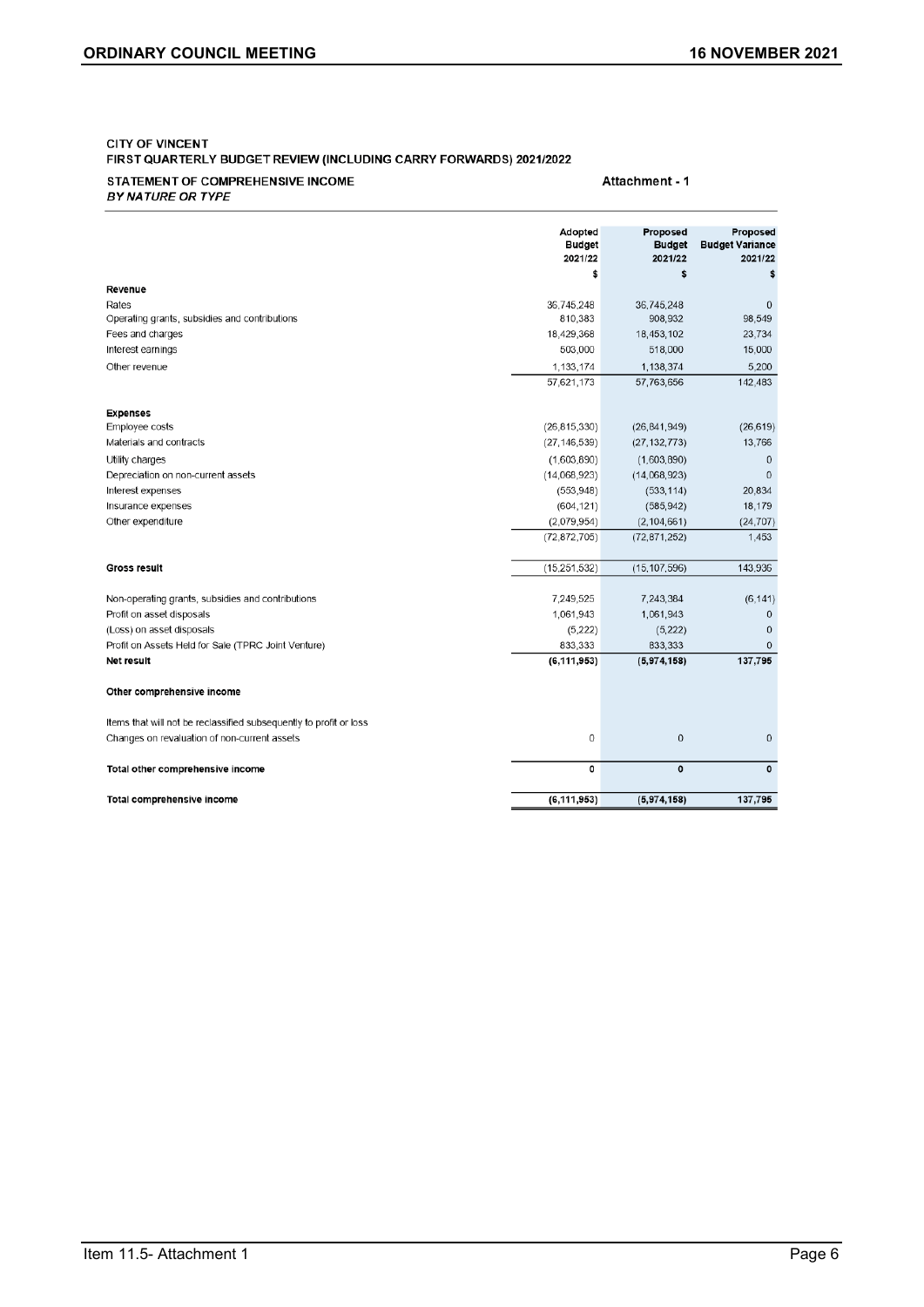#### **CITY OF VINCENT** FIRST QUARTERLY BUDGET REVIEW (INCLUDING CARRY FORWARDS) 2021/2022 STATEMENT OF COMPREHENSIVE INCOME

| BY PROGRAM                                                         | Attachment - 2 |                                                                    |                                               |  |  |
|--------------------------------------------------------------------|----------------|--------------------------------------------------------------------|-----------------------------------------------|--|--|
|                                                                    | 2021/22        | <b>Adopted Budget Proposed Revised</b><br><b>Budget</b><br>2021/22 | <b>Proposed Budget</b><br>Variance<br>2021/22 |  |  |
|                                                                    | \$             | \$                                                                 | \$                                            |  |  |
| Revenue                                                            |                |                                                                    |                                               |  |  |
| Governance                                                         | 50,300         | 66,500                                                             | 16,200                                        |  |  |
| General purpose funding                                            | 38, 151, 248   | 38,219,007                                                         | 67,759                                        |  |  |
| Law, order, public safety                                          | 297,750        | 324,000                                                            | 26,250                                        |  |  |
| Health                                                             | 336,542        | 336,542                                                            | $\bf{0}$                                      |  |  |
| Education and welfare                                              | 132,656        | 132,656                                                            | $\overline{0}$                                |  |  |
| Community amenities                                                | 618,465        | 624,465                                                            | 6,000                                         |  |  |
| Recreation and culture                                             | 9.423,850      | 9,278,190                                                          | (145, 660)                                    |  |  |
| Transport                                                          | 8,029,652      | 8,212,586                                                          | 182,934                                       |  |  |
| Economic services                                                  | 272,050        | 261,050                                                            | (11,000)                                      |  |  |
| Other property and services                                        | 308,660        | 308,660                                                            |                                               |  |  |
|                                                                    | 57.621.173     | 57,763,656                                                         | 142.483                                       |  |  |
| <b>Expenses</b>                                                    |                |                                                                    |                                               |  |  |
| Governance                                                         | (3, 143, 338)  | (3, 165, 137)                                                      | (21, 799)                                     |  |  |
| General purpose funding                                            | (716, 799)     | (715, 759)                                                         | 1,040                                         |  |  |
| Law, order, public safety                                          | (4, 569, 291)  | (4,741,879)                                                        | (172, 588)                                    |  |  |
| Health                                                             | (1,768,032)    | (1,773,475)                                                        | (5, 443)                                      |  |  |
| Education and welfare                                              | (399, 312)     | (399, 369)                                                         | (57)                                          |  |  |
| Community amenities                                                | (24, 676, 227) | (24, 365, 131)                                                     | 311,096                                       |  |  |
| Recreation and culture                                             | (25,601,434)   | (25, 721, 023)                                                     | (119, 589)                                    |  |  |
| Transport                                                          | (8,716,982)    | (8,720,182)                                                        | (3,200)                                       |  |  |
| Economic services                                                  | (625, 753)     | (620, 974)                                                         | 4,779                                         |  |  |
| Other property and services                                        | (2,206,262)    | (2, 199, 048)                                                      | 7.214                                         |  |  |
|                                                                    | (72, 423, 430) | (72, 421, 977)                                                     | 1,453                                         |  |  |
| <b>Finance Costs</b>                                               |                |                                                                    |                                               |  |  |
| Recreation and culture                                             | (449, 275)     | (449, 275)                                                         | $\mathbf{0}$                                  |  |  |
|                                                                    | (449, 275)     | (449.275)                                                          | $\mathbf{0}$                                  |  |  |
|                                                                    | (15.251.532)   | (15, 107, 596)                                                     | 143,936                                       |  |  |
| Non-operating grants, subsidies and contributions                  | 7,249,525      | 7,243,384                                                          | (6, 141)                                      |  |  |
| Profit on disposal of assets                                       | 1,061,943      | 1,061,943                                                          | $\mathbf{0}$                                  |  |  |
| (Loss) on disposal of assets                                       | (5,222)        | (5, 222)                                                           | 0                                             |  |  |
| Profit on Assets Held for Sale (TPRC Joint Venture)                | 833,333        | 833,333                                                            | $\Omega$                                      |  |  |
|                                                                    | 9,139,579      | 9,133,438                                                          | (6, 141)                                      |  |  |
| Net result                                                         | (6, 111, 953)  | (5,974,158)                                                        | 137,795                                       |  |  |
| Other comprehensive income                                         |                |                                                                    |                                               |  |  |
| Items that will not be reclassified subsequently to profit or loss |                |                                                                    |                                               |  |  |
| Changes on revaluation of non-current assets                       | 0              | $\mathbf{0}$                                                       | $\mathbf 0$                                   |  |  |
| Total other comprehensive income                                   | 0              | $\bf{0}$                                                           | $\bf{0}$                                      |  |  |
| Total comprehensive income                                         | (6.111.953)    | (5.974.158)                                                        | 137.795                                       |  |  |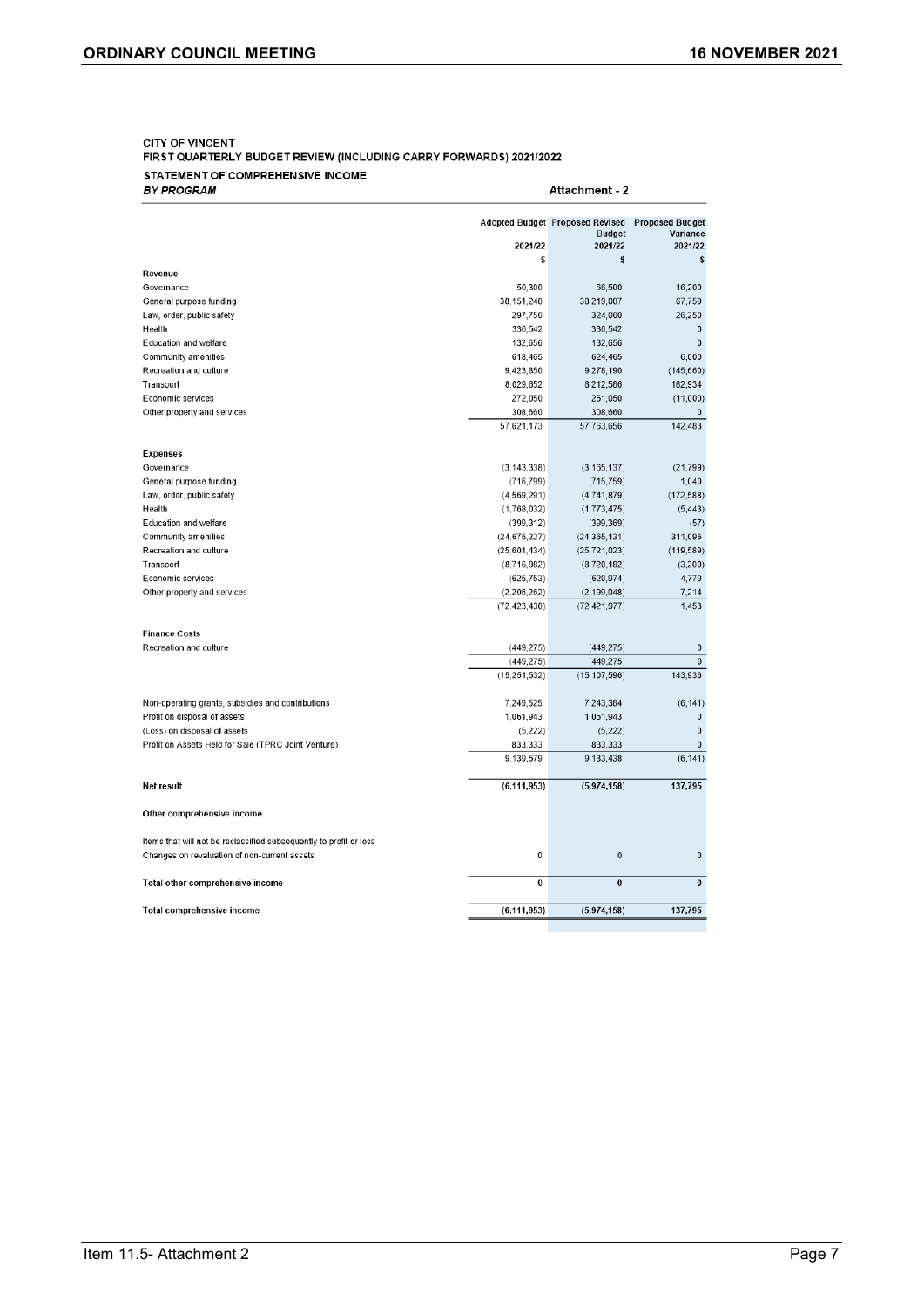CITY OF VINCENT<br>FIRST QUARTERLY BUDGET REVIEW (INCLUDING CARRY FORWARDS) 2021/2022 Attachment - 3 RATE SETTING STATEMENT

|                                                                                       | Adopted<br><b>Budget</b>        | Proposed<br><b>Budget</b>       | Proposed<br><b>Budget</b><br>Variance |
|---------------------------------------------------------------------------------------|---------------------------------|---------------------------------|---------------------------------------|
|                                                                                       | 2021/22                         | 2021/22                         | 2021/22                               |
| OPERATING ACTIVITIES                                                                  | Ś                               | \$                              | S                                     |
|                                                                                       |                                 |                                 |                                       |
| Net current assets at start of financial year - surplus/(deficit)                     | 5.166.974                       | 6.243.478                       | 1,076,504                             |
|                                                                                       | 5,166,974                       | 6,243,478                       | 1,076,504                             |
|                                                                                       |                                 |                                 |                                       |
| Revenue from operating activities (excluding rates)<br>Governance                     | 57,050                          | 73,250                          | 16,200                                |
| General purpose funding                                                               | 1,406.000                       | 1.473.759                       | 67,759                                |
| Law, order, public safety                                                             | 308.062                         | 334,312                         | 26,250                                |
| Health                                                                                | 336,542                         | 336,542                         | $\Omega$                              |
| Education and welfare                                                                 | 139,094                         | 139,094                         | 0                                     |
| Community amenities                                                                   | 637.194                         | 643.194                         | 6,000                                 |
| Recreation and culture<br>Transport                                                   | 9.432.058<br>8,829,651          | 9.286.398<br>9,012,585          | (145, 660)<br>182,934                 |
| Economic services                                                                     | 278.425                         | 267.425                         | (11,000)                              |
| Other property and services                                                           | 1,347,125                       | 1,347,125                       | $\mathbf 0$                           |
|                                                                                       | 22,771.201                      | 22.913.684                      | 142.483                               |
| <b>Expenditure from operating activities</b>                                          |                                 |                                 |                                       |
| Governance                                                                            | (3, 143, 338)                   | (3, 165, 137)                   | (21, 799)                             |
| General purpose funding                                                               | (716, 799)                      | (715, 759)                      | 1.040                                 |
| Law, order, public safety<br>Health                                                   | (4, 569, 291)<br>(1,768,032)    | (4.741.879)<br>(1, 773, 475)    | (172, 588)<br>(5, 443)                |
| Education and welfare                                                                 | (399, 312)                      | (399, 369)                      | (57)                                  |
| Community amenities                                                                   | (24, 676, 227)                  | (24, 365, 131)                  | 311,098                               |
| Recreation and culture                                                                | (26,050,709)                    | (26, 170, 298)                  | (119, 589)                            |
| Transport                                                                             | (8, 716, 982)                   | (8,720,182)                     | (3, 200)                              |
| Economic services                                                                     | (625, 753)                      | (620, 974)                      | 4,779                                 |
| Other property and services                                                           | (2, 211, 484)<br>(72, 877, 927) | (2, 204, 270)<br>(72, 876, 474) | 7,214<br>1,453                        |
|                                                                                       |                                 |                                 |                                       |
| <b>Net Operating excluding Rates</b>                                                  | (50, 108, 726)                  | (49, 962, 790)                  | 143,936                               |
|                                                                                       |                                 |                                 |                                       |
| <b>Operating activities excluded</b>                                                  |                                 |                                 |                                       |
| (Profit) on disposal of assets                                                        | (1.081.943)                     | (1,061,943)                     | o                                     |
| Loss on disposal of assets<br>Depreciation and amortisation on assets                 | 5,222<br>14,068,923             | 5.222<br>14,068,923             | 0<br>0                                |
| Profit/loss on Assets Held for Sale - TPRC Joint Venture                              | (833,333)                       | (833, 333)                      | $\Omega$                              |
|                                                                                       | 12,178,869                      | 12,178,869                      | 0                                     |
|                                                                                       |                                 |                                 |                                       |
| Amount attributable to operating activities                                           | (37, 927, 857)                  | (37, 783, 921)                  | 143.936                               |
|                                                                                       |                                 |                                 |                                       |
| <b>INVESTING ACTIVITIES</b>                                                           |                                 |                                 |                                       |
| Non-operating grants, subsidies and contributions<br>Proceeds from disposal of assets | 7,249,525<br>1.302.833          | 7,243,384<br>1.302.833          | (6, 141)<br>$\Omega$                  |
| Proceeds from Joint Ventures                                                          | 833,333                         | 833,333                         | 0                                     |
| Purchase of property, plant and equipment                                             | (14.326.949)                    | (14.261.268)                    | 65,681                                |
| Purchase and construction of infrastructure                                           | (7, 831, 761)                   | (8, 215, 745)                   | (383.984)                             |
| Amount attributable to investing activities                                           | (12, 773, 019)                  | (13,097,463)                    | (324, 444)                            |
| <b>FINANCING ACTIVITIES</b>                                                           |                                 |                                 |                                       |
| Principal elements of finance lease payments                                          | (92.839)                        | (92.839)                        | $\circ$                               |
| Repayment of long term borrowings                                                     | (1,366,872)                     | (1, 354, 816)                   | 12.056                                |
| Proceeds from new borrowings                                                          | 8,368,366                       | 7,951,699                       | (416, 667)                            |
| Transfers to reserves (restricted assets)                                             | (3, 190, 415)                   | (3, 190, 415)                   | $\Omega$                              |
| Transfers from reserves (restricted assets)                                           | 5,177,037                       | 5,091,660                       | (85, 377)                             |
| Amount attributable to financing activities                                           | 8,895,277                       | 8,405,289                       | (489, 988)                            |
| Surplus(deficiency) before general rates                                              | (36, 638, 625)                  | (36, 232, 617)                  | 406,008                               |
| Total amount raised from general rates                                                | 36,745,248                      | 36,745,248                      | $\mathbb O$                           |
| Net current assets at June 30 c/fwd - surplus/(deficit)                               | 106,623                         | 512,631                         | 800 308                               |
|                                                                                       |                                 |                                 |                                       |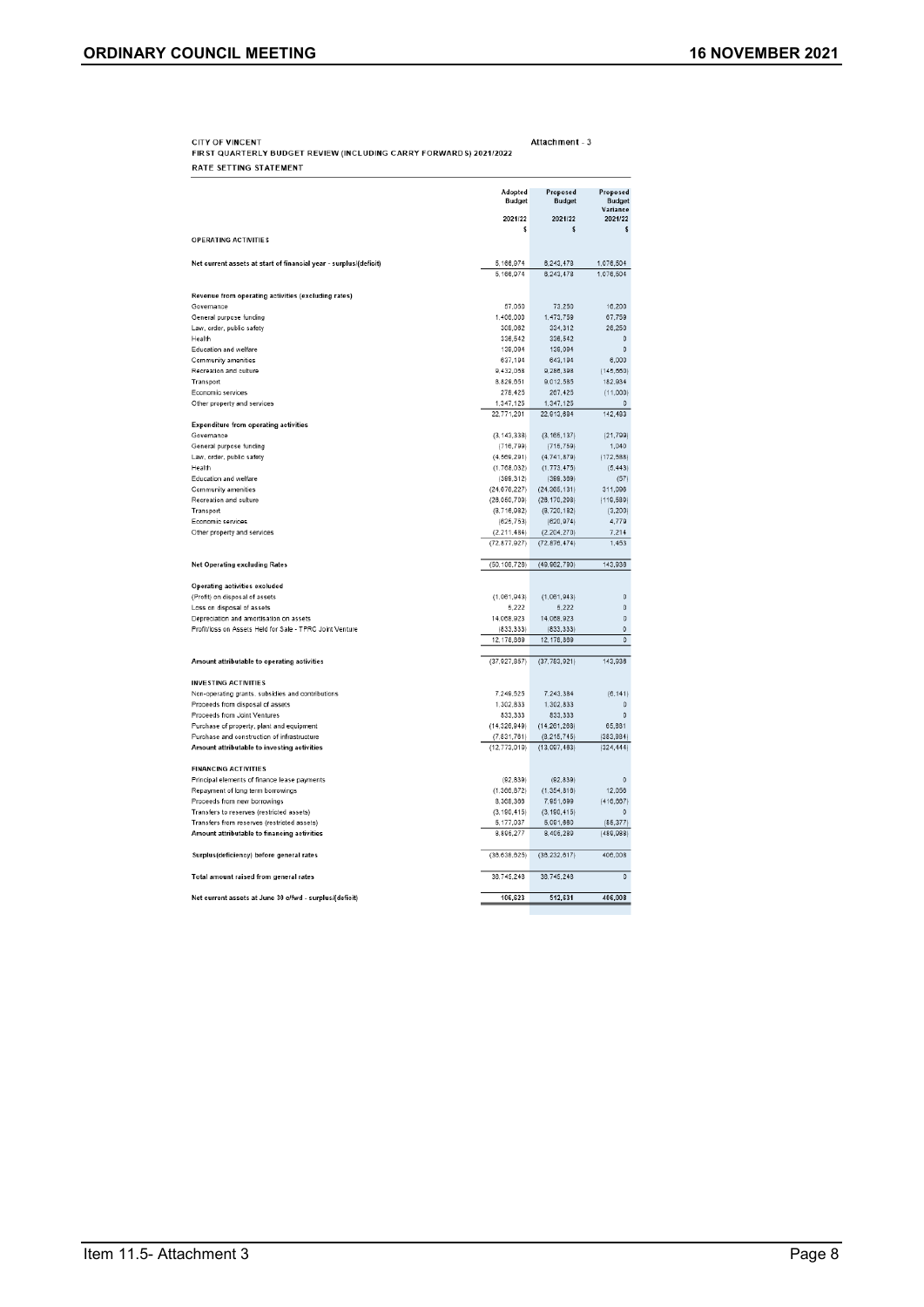#### **CITY OF VINCENT** FIRST QUARTERLY BUDGET REVIEW 2021/22 **CASH BACKED RESERVES**



Attachment 4

| <b>Reserve Particulars</b>                   |                  | Adopted Budget Proposed Budget |
|----------------------------------------------|------------------|--------------------------------|
|                                              | <b>Transfers</b> | <b>Transfers</b>               |
|                                              | from Reserve     | from Reserve                   |
|                                              | 30/06/2022       | 30/06/2022                     |
|                                              |                  |                                |
| <b>Asset Sustainability Reserve</b>          | (2.726, 156)     | (2.723,006)                    |
| Beatty Park Leisure Centre Reserve           |                  |                                |
| Cash in Lieu Parking Reserve                 | (441,000)        | (441,000)                      |
| Hyde Park Lake Reserve                       |                  |                                |
| Land and Building Acquisition Reserve        | 0                | 0                              |
| Leederville Oval Reserve                     | 0                | 0                              |
| Loftus Community Centre Reserve              | 0                | O                              |
| Loftus Recreation Centre Reserve             | O                |                                |
| Office Building Reserve - 246 Vincent Street | (290, 675)       | (290, 675)                     |
| Parking Facility Reserve                     | 0                | 0                              |
| Percentage For Public Art Reserve            | (374.227)        | (292,000)                      |
| Plant and Equipment Reserve                  | (22, 667)        | (22, 667)                      |
| POS reserve - General                        | (190,000)        | (190,000)                      |
| POS reserve - Haynes Street                  | (150,000)        | (150,000)                      |
| <b>State Gymnastics Centre Reserve</b>       |                  |                                |
| Strategic Waste Management Reserve           | (982.312)        | (982, 312)                     |
| Tamala Park Land Sales Reserve               |                  |                                |
| Underground Power Reserve                    | Ω                |                                |
| Waste Management Plant and Equipment Reserve | O                |                                |
|                                              | (5, 177, 037)    | (5,091,660)                    |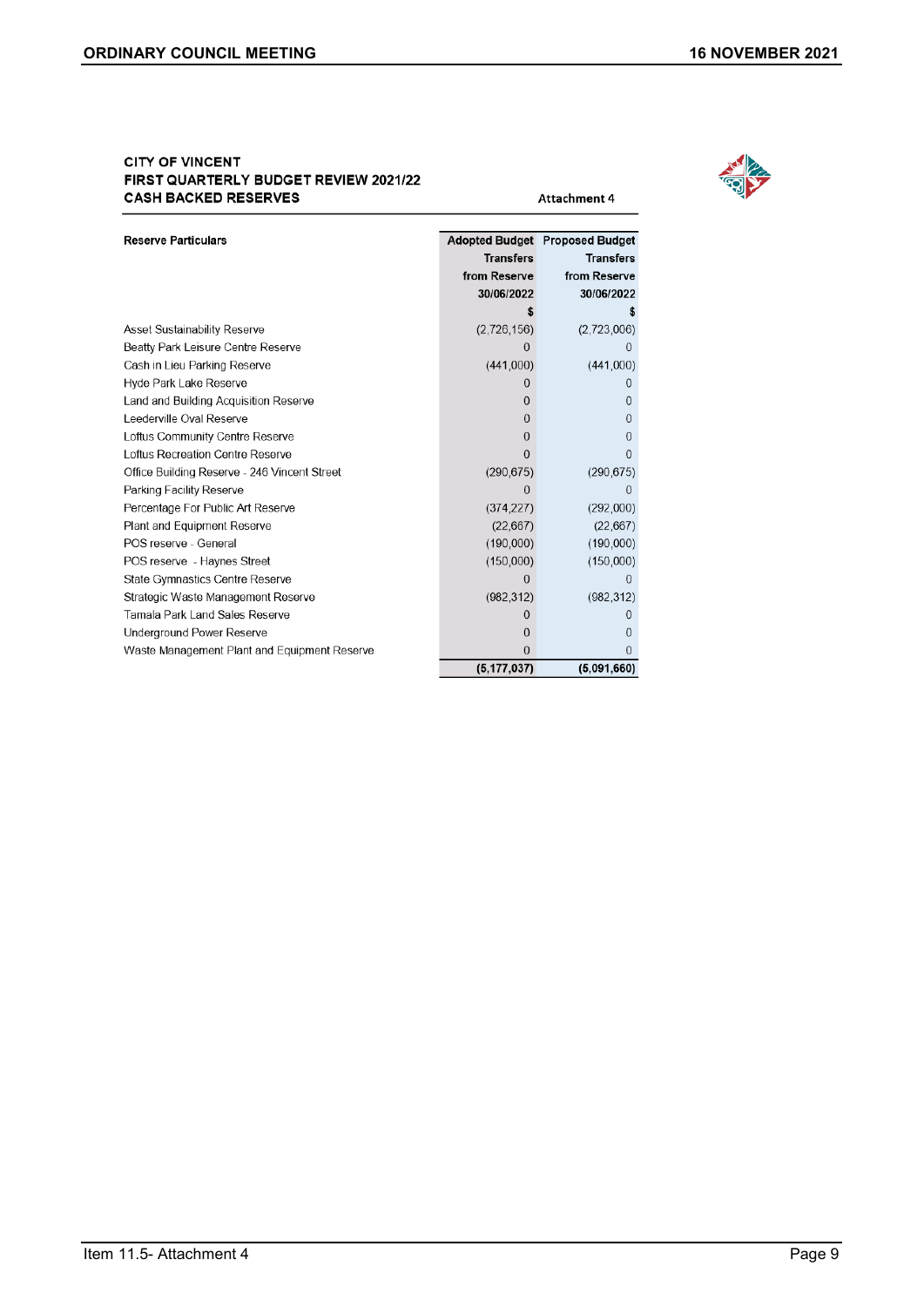| <b>CITY OF VINCENT</b><br>CAPITAL BUDGET INCLUDING CARRIED FORWARD<br><b>BUDGET 2021/22</b>                  | Attachment - 5     |                                        |                                                           |                          |                                                                                                                                                                        |
|--------------------------------------------------------------------------------------------------------------|--------------------|----------------------------------------|-----------------------------------------------------------|--------------------------|------------------------------------------------------------------------------------------------------------------------------------------------------------------------|
| (FIRST QUARTERLY BUDGET REVIEW)                                                                              |                    | <b>Current Budget</b><br>2021/22<br>\$ | <b>Proposed Revised</b><br><b>Budget</b><br>2021/22<br>\$ | Variance<br>2021/22<br>s | Comments                                                                                                                                                               |
| <b>LAND &amp; BUILDING ASSETS</b>                                                                            |                    |                                        |                                                           |                          |                                                                                                                                                                        |
|                                                                                                              |                    |                                        |                                                           |                          |                                                                                                                                                                        |
| <b>ADMIN CENTRE</b><br>Air Conditioning & HVAC Renewal - Admin Building HVAC                                 | Renewal            | 344,000                                | 507,837                                                   | 163,837                  | Allocation of C/F Surplus for<br>2021/2022 works                                                                                                                       |
| <b>BEATTY PARK LEISURE CENTRE</b><br>Beatty Park Leisure Centre - Facilities Infrastructure Renewal          | Renewal            | 1,500,000                              | 1.034.391                                                 | $-465.609$               | Reduced to reflect end of year<br>balance for project. Reallocate<br>\$70K to BPLC Electrical<br>Renewal.                                                              |
| Beatty Park Leisure Centre - Concourse Tiling                                                                | Renewal            | 165,000                                | 99.738                                                    |                          | -65,262 Reduced to reflect end of year<br>balance                                                                                                                      |
| Beatty Park Leisure Centre - Repair and maintain Heritage Grandstand                                         | Renewal            | 450.000                                | 450,000                                                   |                          |                                                                                                                                                                        |
| Beatty Park Leisure Centre - Electrical Infrastructure Renewal                                               | Renewal            |                                        | 300,000                                                   |                          | 300,000 Reallocate \$110k from Vincent<br>Community Centre A/Con,<br>\$120k from Building<br>Management System, S70k<br>from BPLC Facilities<br>Infrastructure Renewal |
| LIBRARY                                                                                                      |                    |                                        |                                                           |                          |                                                                                                                                                                        |
| Upgrade Library counter to enhance customer service delivery                                                 | Upgrade            | 48,500                                 | 48.500                                                    |                          | No Change                                                                                                                                                              |
|                                                                                                              |                    |                                        |                                                           |                          |                                                                                                                                                                        |
| VINCENT COMMUNITY CENTRE<br>Vincent Community Centre - Air Conditioning & HVAC Renewal                       | Renewal            | 170,000                                | 60,000                                                    |                          | -110,000 Project complete. Reallocate<br>surplus funds to BPLC<br>Electrical Infrastructure<br>Renewal                                                                 |
|                                                                                                              |                    |                                        |                                                           |                          |                                                                                                                                                                        |
| DEPARTMENT OF SPORTS AND RECREATION<br>DLGSC LED lighting upgrade/renewal                                    | Renewal            | 225,000                                | 225.000                                                   |                          | No Change                                                                                                                                                              |
| DLGSC Air Conditioning & HVAC Renewal                                                                        | Renewal            | 250,000                                | 250,000                                                   |                          | No Change                                                                                                                                                              |
| DLGSC renewal/upgrade-Lease obligation                                                                       | Renewal            | 80,000                                 | 80,000                                                    |                          | No Change                                                                                                                                                              |
|                                                                                                              |                    |                                        |                                                           |                          |                                                                                                                                                                        |
| MISCELLANEOUS                                                                                                |                    | 3.000.000                              | 3.000.000                                                 |                          |                                                                                                                                                                        |
| Infrastructure Works - Litis Stadium<br>413 Bulwer Street, West Perth - Replacement of shed (Vollleyball WA) | Renewal<br>Renewal | 50,000                                 | 50,000                                                    |                          | No Change<br>No Change                                                                                                                                                 |
| Works Depot - Non fixed assets renewals                                                                      | Renewal            | 95,000                                 | 95,000                                                    |                          | No Change                                                                                                                                                              |
| Lease Property Non Scheduled Renewal                                                                         | Renewal            | 50.000                                 | 50.000                                                    |                          | No Change                                                                                                                                                              |
| 99 Loftus Street, Leederville - Loftus Child Health leasing requirements                                     | Renewal            | 20,000                                 | 20,000                                                    |                          | No Change                                                                                                                                                              |
| Loftus Recreation Centre, 99 Loftus Street, Leederville - ventilation installation                           | New                | 20,000                                 | 20,000                                                    |                          | No Change                                                                                                                                                              |
| North Perth Main Town Hall - Kitchen and toilet renewal                                                      | Renewal            | 180.000                                | 180,000                                                   |                          | No Change                                                                                                                                                              |
| North Perth Lesser Town Hall - Kitchen and toilet renewal                                                    | Renewal            | 120.000                                | 120,000                                                   |                          | No Change                                                                                                                                                              |
| <b>Jbrary Renewals</b>                                                                                       | Renewal            | 80,000                                 | 80,000                                                    |                          | No Change                                                                                                                                                              |
| Menzies Park Pavilion & Ablutions                                                                            | Renewal            | 330,000                                | 330,000                                                   |                          | No Change                                                                                                                                                              |
| Miscellaneous Assets Renewal (City Buildings)                                                                | Renewal            | 100.000                                | 116.114                                                   |                          | 16.114 Allocation of C/F Surplus for<br>2021/2022 works                                                                                                                |
| Aircon & HVAC Miscellaneous Renewals all properties                                                          | Renewal            | 50,000                                 | 50,000                                                    |                          | No Change                                                                                                                                                              |
| Water and Energy Efficiency Initiatives                                                                      | Renewal            | 75,000                                 | 75,000                                                    |                          | No Change                                                                                                                                                              |
| Hyde Park West                                                                                               | Renewal            | 220,000<br>75.000                      | 220,000<br>75,000                                         |                          | No Change                                                                                                                                                              |
| eederville Tennis Club - fencing upgrade<br>eederville Oval Stadium - Light posts renewal                    | Upgrade<br>Renewal | 1,100,000                              | 1,100,000                                                 |                          | No Change<br>No Change                                                                                                                                                 |
| Forrest Park Croquet Club                                                                                    | Renewal            | 16.450                                 | 49.314                                                    | 32.864                   | Correction. CSRFF Grant<br>funding and Club funding for<br>project was omitted in error.<br>Reflects the total cost of the<br>project, and the City funds              |
| Solar Photovoltaic Panel System Installation - Mt Hawthorn Community Centre New                              |                    | 8,732                                  | 8,732                                                     |                          | 1/3rd.<br>No Change                                                                                                                                                    |
| Solar Photovoltaic Panel System Installation - Vincent Community Centre                                      | New                | 20,150                                 | 20,150                                                    |                          | No Change                                                                                                                                                              |
| Solar Photovoltaic Panel System Installation - Britannia Reserve Pavilion                                    | New                | 8.900                                  | 8.900                                                     |                          | No Change                                                                                                                                                              |
| Roofing Renewal-Loton Park Tennis Club Room                                                                  | Renewal            | 178,400                                | 178,400                                                   |                          | No Change                                                                                                                                                              |
| Leederville Oval Stadium - Electrical renewal - 3 boards                                                     | Renewal            | 298,088                                | 298,088                                                   |                          | No Change                                                                                                                                                              |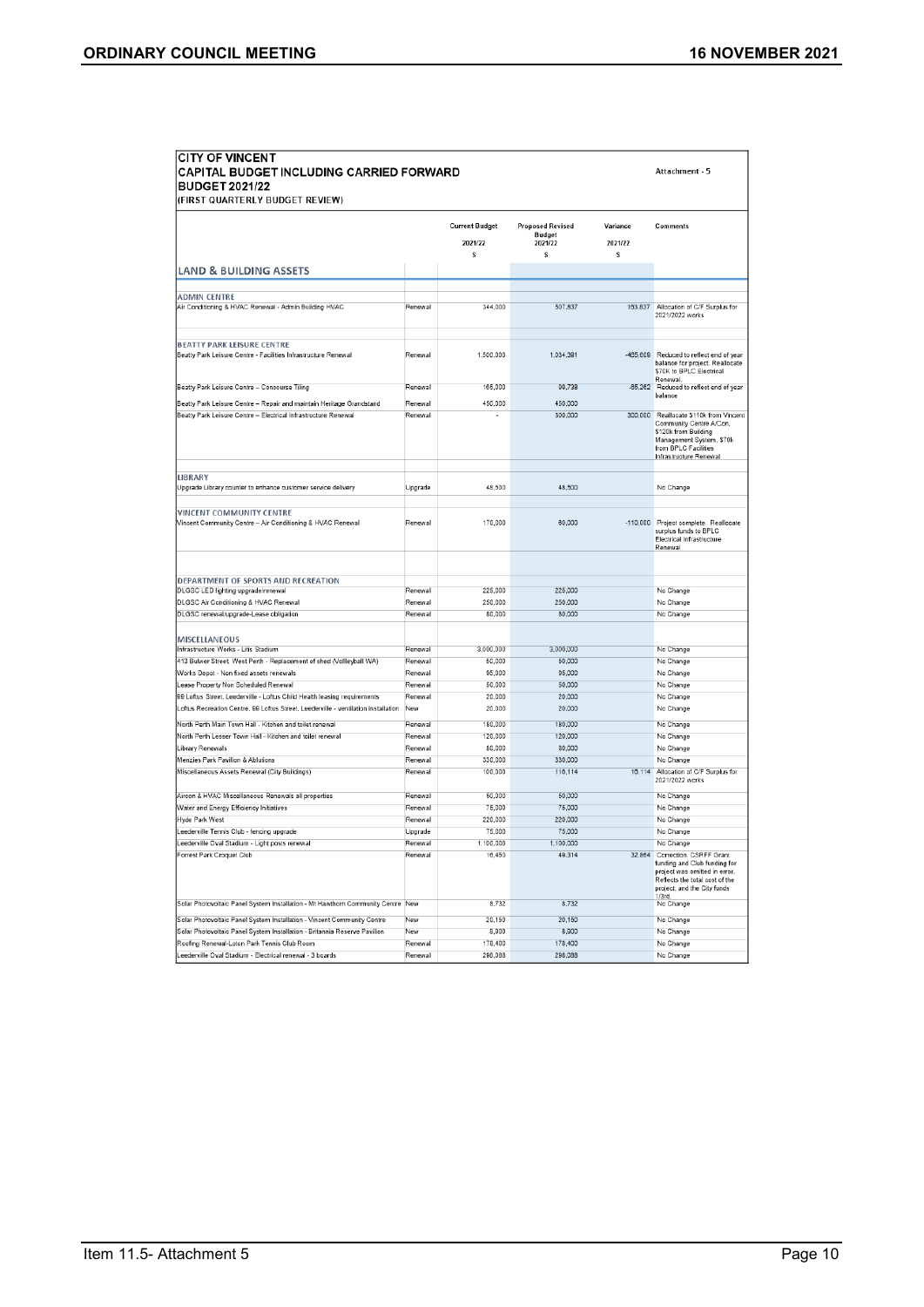| <b>ICITY OF VINCENT</b><br><b>CAPITAL BUDGET INCLUDING CARRIED FORWARD</b><br><b>BUDGET 2021/22</b><br>(FIRST QUARTERLY BUDGET REVIEW) | Attachment - 5 |                                  |                                                     |                     |                                                                                                                                                                    |
|----------------------------------------------------------------------------------------------------------------------------------------|----------------|----------------------------------|-----------------------------------------------------|---------------------|--------------------------------------------------------------------------------------------------------------------------------------------------------------------|
|                                                                                                                                        |                | <b>Current Budget</b><br>2021/22 | <b>Proposed Revised</b><br><b>Budget</b><br>2021/22 | Variance<br>2021/22 | <b>Comments</b>                                                                                                                                                    |
| Air Conditioning & HVAC Renewal - Belgravia Leisure Centre                                                                             | Renewal        |                                  | 44.223                                              |                     | 44.223 Allocation of C/F Surplus for<br>2021/2022 works                                                                                                            |
| North Perth Bowling Club                                                                                                               | Renewal        |                                  | 80,000                                              | 80.000              | Grant income received. This is<br>the matching expenditure item<br>for the project. Project is being<br>scoped and further funds may<br>be sought at a later date. |
| East Perth Football Club Function Room Carpet                                                                                          | Renewal        |                                  | 30.000                                              |                     | 30,000 Correction. Budget was<br>omitted during budget adoption.<br>Required in terms of tenancy.                                                                  |
| Margaret Kindergarten Toilet Renewal                                                                                                   | Renewal        |                                  | 70.000                                              |                     | 70,000 Grant income received. This is<br>the matching expenditure item<br>for the project.                                                                         |
| <b>IFOR LAND &amp; BUILDING ASSETS</b>                                                                                                 |                | 9,328,220                        | 9,424,387                                           | 96,167              |                                                                                                                                                                    |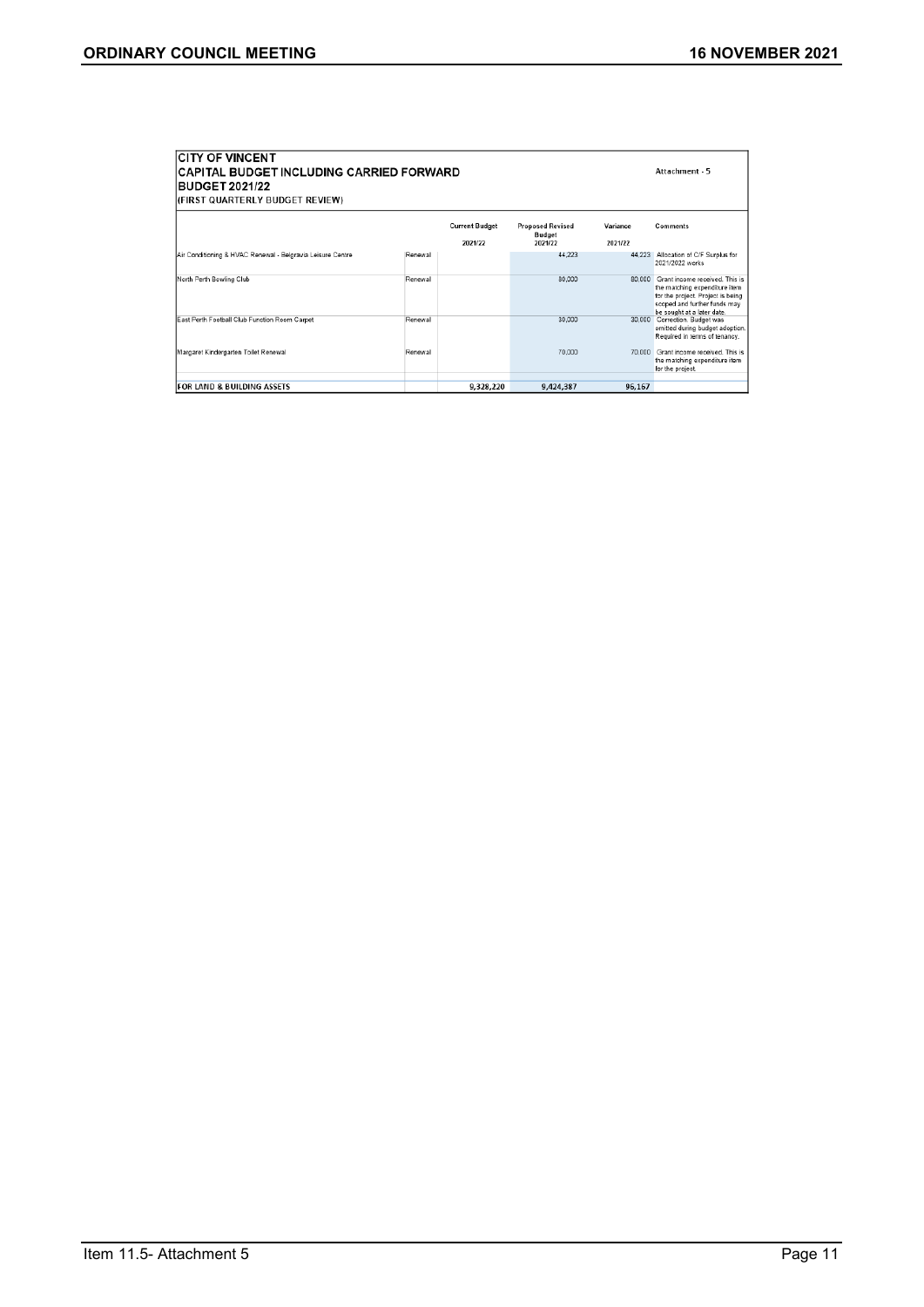| <b>CITY OF VINCENT</b><br>CAPITAL BUDGET INCLUDING CARRIED FORWARD<br><b>BUDGET 2021/22</b><br>(FIRST QUARTERLY BUDGET REVIEW) |                    |                                  |                                              |                     | Attachment - 5                                                                                                                  |
|--------------------------------------------------------------------------------------------------------------------------------|--------------------|----------------------------------|----------------------------------------------|---------------------|---------------------------------------------------------------------------------------------------------------------------------|
|                                                                                                                                |                    | <b>Current Budget</b><br>2021/22 | <b>Proposed Revised</b><br>Budget<br>2021/22 | Variance<br>2021/22 | Comments                                                                                                                        |
|                                                                                                                                |                    |                                  |                                              |                     |                                                                                                                                 |
| <b>INFRASTRUCTURE ASSETS</b>                                                                                                   |                    |                                  |                                              |                     |                                                                                                                                 |
|                                                                                                                                |                    |                                  |                                              |                     |                                                                                                                                 |
| <b>LOCAL ROADS PROGRAM</b><br>Chelmsford Road to Raglan Road                                                                   | Renewal            |                                  | 1,370                                        |                     | 1,370 Allocation of C/F Surplus for<br>2021/2022 works                                                                          |
| Lake Street - Bulwer Street to Brisbane Street                                                                                 | Renewal            | 110,307                          | 110,307                                      |                     | No Change                                                                                                                       |
| ake Street - Stuart Street to Newcastle Street                                                                                 | Renewal            | 116,615                          | 116,615                                      |                     | No Change                                                                                                                       |
| Glyde Street - Coogee Street to Matlock Street                                                                                 | Renewal            | 45,562                           | 45,562                                       |                     | No Change                                                                                                                       |
| Richmond Street - Scott Street to Oxford Street                                                                                | Renewal            | 62,141                           | 62,141                                       |                     | No Change                                                                                                                       |
| Eton Street - Gill Street to Ellesmere Street                                                                                  | Renewal            | 132,596                          | 132,596                                      |                     | No Change                                                                                                                       |
| Grosvenor Road - Ethel Street to Fitzgerald Street                                                                             | Renewal            | 73,279                           | 73,279                                       |                     | No Change                                                                                                                       |
| Lawley Street - Fitzgerald Street to R.O.W                                                                                     | Renewal            | 21,734                           | 21,734                                       |                     | No Change                                                                                                                       |
| Richmond Street - Leicester Street to Cul-de-sac                                                                               | Renewal            | 37,429                           | 37,429                                       |                     | No Change                                                                                                                       |
| Britannia Road - Federation Street to Kalgoorlie Street                                                                        | Renewal            | 96.305                           | 96,305                                       |                     | No Change                                                                                                                       |
| Bouverie Place - Federation Street to Kalgoorlie Street                                                                        | Renewal            | 86.953                           | 86.953                                       |                     | No Change                                                                                                                       |
| Ashby Street - Egina Street to East Street                                                                                     | Renewal            | 100,341                          | 100,341                                      |                     | No Change                                                                                                                       |
| Ashby Street - Kalgoorlie Street to Egina Street                                                                               | Renewal            | 105,907                          | 105,907                                      |                     | No Change                                                                                                                       |
| Ashby Street - Kalgoorlie Street to The Boulevard                                                                              | Renewal            | 53.984                           | 53,984                                       |                     | No Change                                                                                                                       |
| Ashby Street - Flinders Street to Coogee Street                                                                                | Renewal            | 53,984                           | 53,984                                       |                     | No Change                                                                                                                       |
| Thompson Street - Barnet Street to Loftus Street                                                                               | Renewal            | 2,500                            | 2,500                                        |                     | No Change                                                                                                                       |
| Bruce Street - Barnet Street to Loftus Street                                                                                  | Renewal            | 2,500                            |                                              | $-2,500$            | Reallocate to road projects<br>(adjusted prioritisation)                                                                        |
| The Boulevarde, Larne Street to Hawthorn Street.                                                                               | Renewal            |                                  | 145,000                                      | 145,000             | Reallocate program allocation                                                                                                   |
| Raglan Road, Norfolk Street to Hyde Street.                                                                                    | Renewal            |                                  | 90,000                                       | 90,000              | to specific road projects                                                                                                       |
| Grosvenor Road, Ethel Street to Norfolk Street.                                                                                | Renewal            |                                  | 90,000                                       | 90,000              |                                                                                                                                 |
| Cleaver Street, Vincent Street to Carr Street (under Roads)                                                                    | Renewal            |                                  | 15,000                                       | 15,000              |                                                                                                                                 |
| Egina Street - Berryman Street to Anzac Road                                                                                   | Renewal            | 5.000                            | 5,000                                        |                     | No Change                                                                                                                       |
| Egina Street - Tasman Street to Berryman Street                                                                                | Renewal            | 5,000                            | 5,000                                        |                     | No Change                                                                                                                       |
| Minor Traffic Management Improvements Program                                                                                  | Upgrade            | 80,000                           | 85,310                                       |                     | 5,310 Allocation of C/F Surplus for<br>2021/2022 works                                                                          |
| <b>ROAD TO RECOVERY</b>                                                                                                        |                    |                                  |                                              |                     |                                                                                                                                 |
| Tennyson Street - Loftus Street to Shakespeare Street                                                                          | Renewal<br>Renewal | 200.377                          | 200,377                                      |                     | No Change                                                                                                                       |
| Glyde Street - Matlock St to Coogee St - Brisbane Toe - Lake St to Brisbane<br>Place                                           |                    | 33,363                           | 33,363                                       |                     | Correction. Incorrect project<br>location.                                                                                      |
| Ellesmere Street - Shakespeare St to London St                                                                                 | Renewal            | 90.170                           | 90,170                                       |                     | No Change                                                                                                                       |
| <b>TRAFFIC MANAGEMENT</b>                                                                                                      |                    |                                  |                                              |                     |                                                                                                                                 |
| Alma/Claverton Local Area Traffic Management                                                                                   | Renewal            | 48,955                           | 48,955                                       |                     | No Change                                                                                                                       |
| Harold and Lord St Intersection                                                                                                | Renewal            | 26,000                           | 22,850                                       |                     | -3,150 Reduced as the funds were<br>spent in 2020/21.                                                                           |
| Mini Roundabouts                                                                                                               | New                |                                  | 12,605                                       |                     | 12,605 Fully funded MRWA project.<br>Money to be received from<br>MRWA and this is the<br>corresponding capital expense<br>item |
| <b>BLACK SPOT PROGRAM</b>                                                                                                      |                    |                                  |                                              |                     |                                                                                                                                 |
| Grosvenor Road - Install half seagull islands on Grosvenor Rd to ban through an Upgrade                                        |                    | 100,000                          | 100,000                                      |                     | No Change                                                                                                                       |
| eederville Parade - Vincent Street to Loftus Street.                                                                           | Upgrade            | 200,000                          | 200,000                                      |                     | No Change                                                                                                                       |
| Intersection of Bulwer and Stirling St, Perth                                                                                  | Upgrade            | 95,960                           | 95,960                                       |                     | No Change                                                                                                                       |
| Intersection of Green, Tyler & Merredin St, Mt Hawthorn/Joondanna                                                              | Upgrade            | 30,000                           | 26,380                                       |                     | -3,620 Reduced as the funds were<br>spent in 2020/21.                                                                           |
| Intersection of Loftus and Vincent Streets, West Perth/Leederville                                                             | Upgrade            | 245,270                          | 245,270                                      |                     | No Change                                                                                                                       |
| STREETSCAPE IMPROVEMENTS                                                                                                       |                    |                                  |                                              |                     |                                                                                                                                 |
| Streetscape Improvements Program                                                                                               | Upgrade            | 35,000                           | 35,000                                       |                     | No Change                                                                                                                       |
| Streetscape Improvements-Angove St and Fitzgerald St                                                                           | Upgrade            | 10,000                           | 10,000                                       |                     | No Change                                                                                                                       |
| North Perth Public Open Space                                                                                                  |                    | ٠                                | 3,500                                        | 3,500               | Allocation of C/F Surplus for<br>2021/2022 works                                                                                |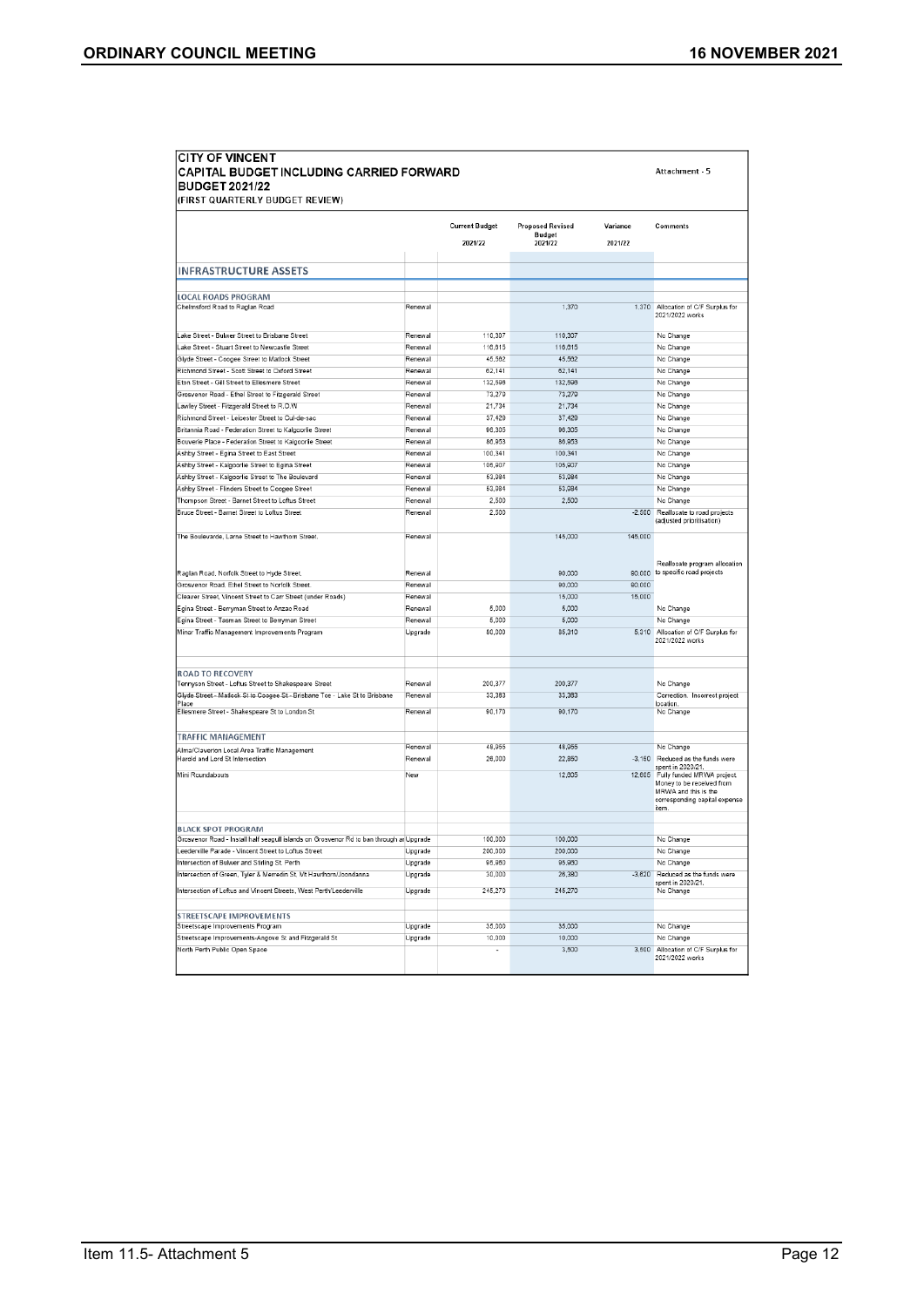Attachment - 5

# CITY OF VINCENT<br>CAPITAL BUDGET INCLUDING CARRIED FORWARD<br>BUDGET 2021/22

|                                                                                              |         | <b>Current Budget</b><br>2021/22 | <b>Proposed Revised</b><br><b>Budget</b><br>2021/22 | Variance<br>2021/22 | Comments                                                                                                                                                                                                                                     |
|----------------------------------------------------------------------------------------------|---------|----------------------------------|-----------------------------------------------------|---------------------|----------------------------------------------------------------------------------------------------------------------------------------------------------------------------------------------------------------------------------------------|
|                                                                                              |         |                                  |                                                     |                     |                                                                                                                                                                                                                                              |
| ROADWORKS - REHABILITATION (MRRG PROGRAM)                                                    |         |                                  |                                                     |                     |                                                                                                                                                                                                                                              |
| Oxford Street - Leederville Parade to Vincent Street                                         | Renewa  | 118,376                          | 118,376                                             |                     | No Change                                                                                                                                                                                                                                    |
| Loftus Street - North bound lanes Vincent Street to Bourke Street                            | Renewal | 157.528                          | 157,528                                             |                     | No Change                                                                                                                                                                                                                                    |
| Loftus Street - South bound lanes Vincent Street to Bourke Street                            | Renewal | 149.145                          | 149,145                                             |                     | No Change                                                                                                                                                                                                                                    |
| Bourke Street - Charles Street to Loftus Street                                              | Renewal | 173,745                          | 173,745                                             |                     | No Change                                                                                                                                                                                                                                    |
| Carr Street - Fitzgerald Street to Charles Street                                            | Renewal | 110.518                          | 110.518                                             |                     | No Change                                                                                                                                                                                                                                    |
| Fitzgerald Street - Central lanes Burt Street to Walcott Street                              | Renewal | 211,842                          | 211,842                                             |                     | No Change                                                                                                                                                                                                                                    |
| Walcott Street - North-west bound lanes William Street to Beaufort Street                    | Renewal | 162,281                          | 162,281                                             |                     | No Change                                                                                                                                                                                                                                    |
| Newcastle Street - Eastbound lane Money Street to Beaufort Street                            | Renewal | 77.271                           | 77.271                                              |                     | No Change                                                                                                                                                                                                                                    |
|                                                                                              |         |                                  |                                                     |                     |                                                                                                                                                                                                                                              |
| <b>RIGHTS OF WAY</b><br>Annual review based upon the most recent condition assessment survey | Renewal | 100,000                          | 107.290                                             | 7.290               | Allocation of C/F Surplus for                                                                                                                                                                                                                |
| Laneway Lighting Program                                                                     | New     | 20.000                           | 20,000                                              |                     | 2021/2022 works<br>No Change                                                                                                                                                                                                                 |
|                                                                                              |         |                                  |                                                     |                     |                                                                                                                                                                                                                                              |
|                                                                                              |         |                                  |                                                     |                     |                                                                                                                                                                                                                                              |
| <b>SLAB FOOTPATH PROGRAM</b>                                                                 |         |                                  |                                                     |                     |                                                                                                                                                                                                                                              |
| Footpath Upgrade and Renewal Program                                                         | Renewal | 446,309                          | 30,789                                              |                     | -415,520 Program budget allocated to<br>following 14 footpath projects.                                                                                                                                                                      |
| Through to Macedonia Place                                                                   | Renewal |                                  | 32,979                                              | 32,979              | Footpath project allocation                                                                                                                                                                                                                  |
| Car Park Entrance to Stirling Street                                                         | Renewal |                                  | 18,192                                              | 18,192              | Footpath project allocation                                                                                                                                                                                                                  |
| Matlock Street to Egina Street                                                               | Renewal | ٠                                | 54.172                                              |                     | 54,172 Footpath project allocation                                                                                                                                                                                                           |
| Charles Street to Walcott Street                                                             | Renewal |                                  | 29,173                                              | 29,173              | Footpath project allocation                                                                                                                                                                                                                  |
| Haynes Street to Hobart Street                                                               | Renewal |                                  | 25,803                                              | 25.803              | Footpath project allocation                                                                                                                                                                                                                  |
| Ellesmere Strete to Gill Street                                                              | Renewal | ٠                                | 26,826                                              | 26.826              | Footpath project allocation                                                                                                                                                                                                                  |
| Bourke Street to Richmond Street                                                             | Renewal |                                  | 16,662                                              | 16.662              | Footpath project allocation                                                                                                                                                                                                                  |
| Norfolk Street to Ethel Street                                                               | Renewal |                                  | 19,469                                              | 19,469              | Footpath project allocation                                                                                                                                                                                                                  |
| Brisbane Street to Robinson Ave                                                              | Renewal | ٠                                | 14,950                                              | 14.950              | Footpath project allocation                                                                                                                                                                                                                  |
| Beaufort Street to Lindsday Street                                                           | Renewal |                                  | 14,568                                              | 14.568              | Footpath project allocation                                                                                                                                                                                                                  |
| Leicester Street to Cul-de-sac                                                               | Renewal |                                  | 41,297                                              | 41.297              | Footpath project allocation                                                                                                                                                                                                                  |
| Brewer Street to Edward Street                                                               | Renewal | ٠                                | 60,382                                              | 60,382              | Footpath project allocation                                                                                                                                                                                                                  |
| Intersection of Beaufort Street                                                              | Renewal |                                  | 17,052                                              | 17.052              | Footpath project allocation                                                                                                                                                                                                                  |
| Scarborough Beach Road to 65 Flinders Street                                                 | Renewal |                                  | 43.996                                              | 43.996              | Footpath project allocation                                                                                                                                                                                                                  |
|                                                                                              |         |                                  |                                                     |                     |                                                                                                                                                                                                                                              |
| <b>BICYCLE NETWORK</b>                                                                       |         |                                  |                                                     |                     |                                                                                                                                                                                                                                              |
| Florence/Strathcona/Golding Safe Active Street                                               |         |                                  | 34.540                                              |                     | 34,540 Allocation of C/F Surplus for<br>2021/2022 works                                                                                                                                                                                      |
| <b>Travel Smart Actions</b>                                                                  | New     | 10,500                           | 10,500                                              |                     | No Change                                                                                                                                                                                                                                    |
| Construct Norfolk St N/S Route Stage 1                                                       | New     | 375,000                          |                                                     |                     | -375,000 Program budget allocated to                                                                                                                                                                                                         |
| Design Glendalough to Eucla<br>Commence development of new Plan                              |         |                                  |                                                     |                     | following road projects:<br>Transfer to The Boulevarde,<br>Larne St to Hawthorn, Raglan<br>Rd, Norfolk St to Hyde St,<br>Grosvenor Rd, Ethel St to<br>Norfolk and Cleaver St, Vincent<br>to Carr St and \$50k to Design<br>Bike Network Plan |
| Design Bike Network Plan                                                                     | New     |                                  | 50,000                                              |                     | 50,000 Budget transfer from Norfolk<br>St/NS Route Stage 1.                                                                                                                                                                                  |
| Design for Norfolk St N/S Route                                                              | New     | 8.635                            | 8,635                                               |                     | 0 No change                                                                                                                                                                                                                                  |
| <b>DRAINAGE</b>                                                                              | Renewal | 143,635                          | 143,635                                             |                     |                                                                                                                                                                                                                                              |
| Britannia Reserve Main Drain Renewal stage 182                                               |         |                                  |                                                     |                     | No change                                                                                                                                                                                                                                    |
| Minor drainage improvement program                                                           | Upgrade | 50,000                           | 95,920                                              |                     | 45,920 Allocation of C/F Surplus for<br>2021/2022 works                                                                                                                                                                                      |
| Gully Soak-well program                                                                      | Uporade | 60,000                           | 76,675                                              |                     | 16,675 Allocation of C/F Surplus for<br>2021/2022 works                                                                                                                                                                                      |
| <b>CAR PARK DEVELOPMENT</b>                                                                  |         |                                  |                                                     |                     |                                                                                                                                                                                                                                              |
| Car Parking Upgrade/Renewal Program                                                          | Renewal | 330,300                          | 155,300                                             |                     | -175,000 Reallocate program allocation                                                                                                                                                                                                       |
| Accessible City Strategy Implementation                                                      | New     | 205,000                          | 205.000                                             |                     | to specific road projects<br>No Change                                                                                                                                                                                                       |
| Car Parking Upgrade-Strathoona St angled parking                                             | Renewal | 20.000                           | 20.000                                              |                     | No Change                                                                                                                                                                                                                                    |
| Depot - Car park lighting Renewal                                                            |         |                                  | 10,789                                              |                     | 10,789 Allocation of C/F Surplus for<br>2021/2022 works                                                                                                                                                                                      |
|                                                                                              |         |                                  |                                                     |                     |                                                                                                                                                                                                                                              |
| <b>PARKS AND RESERVES</b>                                                                    |         |                                  |                                                     |                     |                                                                                                                                                                                                                                              |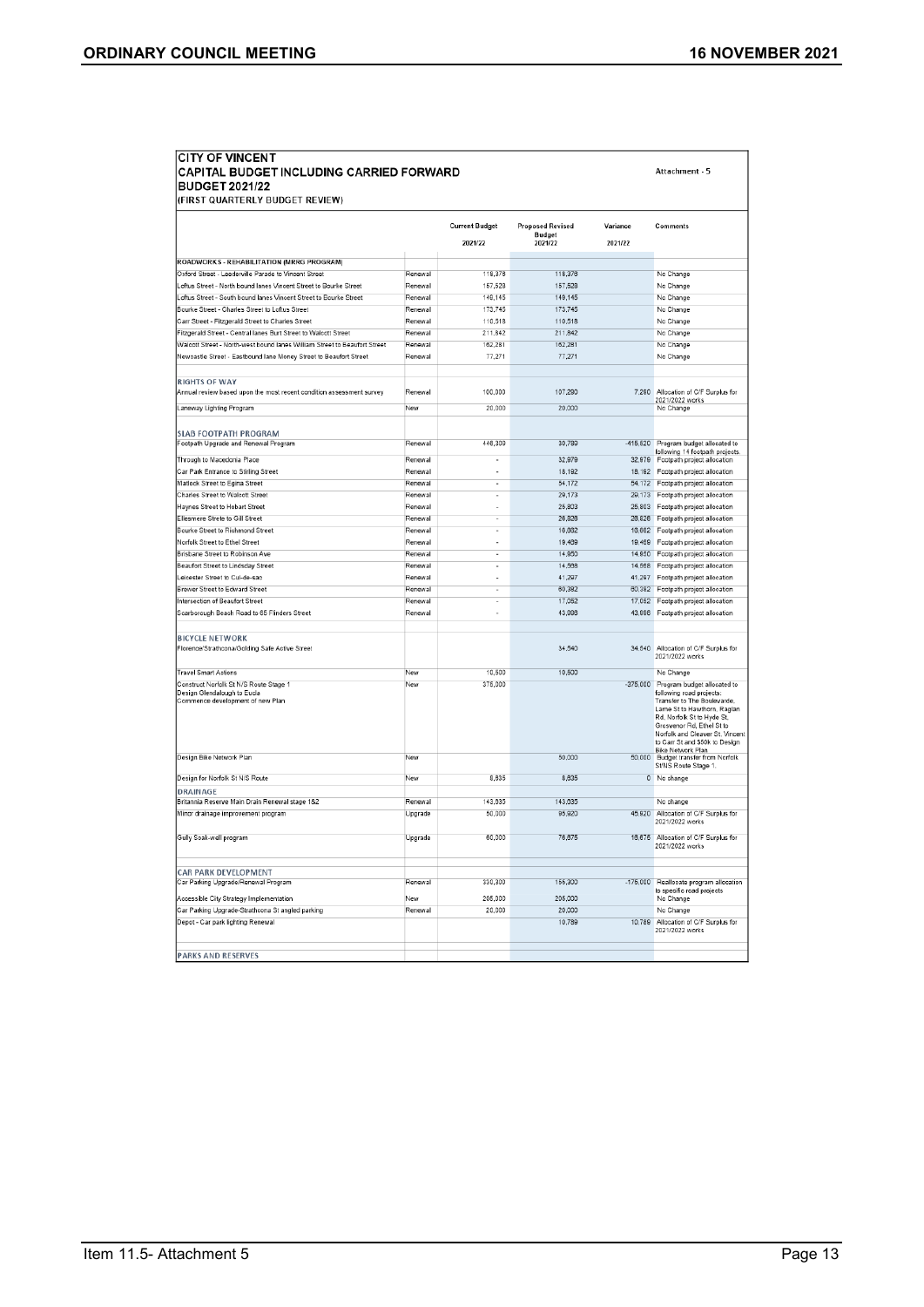Attachment - 5

## **CITY OF VINCENT** CAPITAL BUDGET INCLUDING CARRIED FORWARD<br>BUDGET 2021/22<br>(FIRST QUARTERLY BUDGET REVIEW)

|                                                                                        |         | <b>Current Budget</b> | <b>Proposed Revised</b>  | Variance | Comments                                                                             |
|----------------------------------------------------------------------------------------|---------|-----------------------|--------------------------|----------|--------------------------------------------------------------------------------------|
|                                                                                        |         | 2021/22               | <b>Budget</b><br>2021/22 | 2021/22  |                                                                                      |
| Banks Reserve Master Plan Implementation - Stage 1                                     | Upgrade |                       | 31,782                   |          | 31,782 Allocation of C/F Surplus for<br>2021/2022 works                              |
| Greening Plan-West End Arts Precinct                                                   | New     |                       | 4,400                    |          | 4,400 Allocation of C/F Surplus for<br>2021/2022 works                               |
| Leederville Parade (Greening Plan)                                                     | New     | 200,000               | 200,000                  |          | No Change                                                                            |
| Drummond Place (Greening Plan)                                                         | New     | 10.000                | 10,000                   |          | No Change                                                                            |
| Old Aberdeen Place (Greening Plan)                                                     | New     | 10,000                | 28,000                   |          | 18,000 Grant funding is available. This<br>is the corresponding<br>expenditure item. |
| Stirling Street (Greening Plan)                                                        | New     | 30.000                | 30.000                   |          | No Change                                                                            |
| Edward Street (Greening Plan)                                                          | New     | 20,000                | 20,000                   |          | No Change                                                                            |
| Dunedin Street Car Park (Greening Plan)                                                | New     | 15,000                | 15,000                   |          | No Change                                                                            |
| Flinders Street Car Park (Greening Plan)                                               | New     | 15,000                | 15,000                   |          | No Change                                                                            |
| Brittania Reserve - Floodlight Repair                                                  | New     | 741.444               | 741,444                  |          | No Change                                                                            |
| <b>RETICULATION</b>                                                                    |         |                       |                          |          |                                                                                      |
| Menzies Park - Replace Irrigation System                                               | Renewal | 180,000               | 180,000                  |          | No Change                                                                            |
| Weld Square - Renew electrical cubicle and Upgrade in ground reticulation syst Renewal |         | 15,000                | 15,000                   |          | No Change                                                                            |
| Auckland/Hobart Street Reserve - replace irrigation                                    | Renewal |                       | 30,673                   | 30,673   | Allocation of C/F Surplus for<br>2021/2022 works                                     |
| <b>STREET FURNITURE</b>                                                                |         |                       |                          |          |                                                                                      |
| Bus Shelter Replacement and Renewal Program                                            | Renewal | 30.000                | 40.742                   |          | 10,742 Allocation of C/F Surplus for<br>2021/2022 works                              |
| Street Lighting Upgrade Program                                                        | Renewal | 55.000                | 55,000                   |          | No Change                                                                            |
|                                                                                        |         |                       |                          |          |                                                                                      |
| <b>PARK FURNITURE</b>                                                                  |         |                       |                          |          |                                                                                      |
| Implementation and renewal of parks signage                                            | Renewal | 20,000                | 20,000                   |          | No Change                                                                            |
| Norwood Park - replace electric BBQ (double)                                           | Renewal | 15,000                | 15,000                   |          | No Change                                                                            |
| Banks Reserve Masterplan - Infrastructure Improvements (benches/seating)               | New     | 40.000                | 40,000                   |          | No Change                                                                            |
| Auckland/Hobart Street Reserve - replacement perimeter fencing                         | Renewal | 20,000                | 20,000                   |          | No Change                                                                            |
| Hyde Park - upgrade of path lighting                                                   | Renewal | 90,000                | 129.658                  | 39.658   | Allocation of C/F Surplus for<br>2021/2022 works                                     |
| Britannia Reserve - shade sail replacement (south)                                     | Renewal | 18,000                | 18,000                   |          | No Change                                                                            |
| Charles Veryard Reserve - Flood Lighting                                               | Upgrade | 100,000               | 100,000                  |          | No Change                                                                            |
|                                                                                        |         |                       |                          |          |                                                                                      |
| <b>PARKS DEVELOPMENT</b>                                                               |         | 340,000               | 340.000                  |          | No Change                                                                            |
| Haynes Street Reserve Development Plan Implementation Stages 1 & 2                     | New     |                       |                          |          |                                                                                      |
| Monmouth Street                                                                        | Renewal | 10,000                | 10,000                   |          | No Change                                                                            |
| Edinboro Street Reserve                                                                | Renewal | 20,000                | 20,000                   |          | No Change                                                                            |
| Hyde Park re-asphalt Pathways                                                          | Renewal | 100,000               | 100,000                  |          | No Change                                                                            |
| Les Lilleyman - Playground and softfall replacement                                    | Renewal | 115,000               | 115,000                  |          | No Change                                                                            |
| Tolcon Place Reserve - replace playground soft fall                                    | Renewal | 20.000                | 20,000                   |          | No Change                                                                            |
| Cricket Wicket Renewal Program                                                         | Renewal | 25.000                | 25,000                   |          | No Change                                                                            |
| PLAYGROUND EQUIPMENT                                                                   |         |                       |                          |          |                                                                                      |
| Menzies Park - replace exercise equipment                                              | Renewal | 60,000                | 60,000                   |          | No Change                                                                            |
| Forrest Park - replace exercise equipment (deferred from 2019/20)                      | Renewal | 60,000                | 60,000                   |          | No Change                                                                            |
| Charles Veryard Reserve - Replace playground softfall and exercise<br>equipment        | Renewal | 45,000                | 45,000                   |          | No Change                                                                            |
| Gladstone Street Reserve - upgrade & replace playground equipment                      | Renewal | 105,000               | 105,000                  |          | No Change                                                                            |
| <b>MISCELLANEOUS</b>                                                                   |         |                       |                          |          |                                                                                      |
| Public Open Space Strategy Implementation Plan                                         | New     | 50,000                | 50,000                   |          | No Change                                                                            |
| Mary Street Piazza - Festoon Light Improvements                                        | New     | 20,000                | 20,000                   |          | No Change                                                                            |
|                                                                                        |         |                       |                          |          |                                                                                      |
| TOTAL FOR INFRASTRUCTURE ASSETS                                                        |         | 7.831.761             | 7.935.745                | 103,984  |                                                                                      |
|                                                                                        |         |                       |                          |          |                                                                                      |
|                                                                                        |         |                       |                          |          |                                                                                      |
|                                                                                        |         |                       |                          |          |                                                                                      |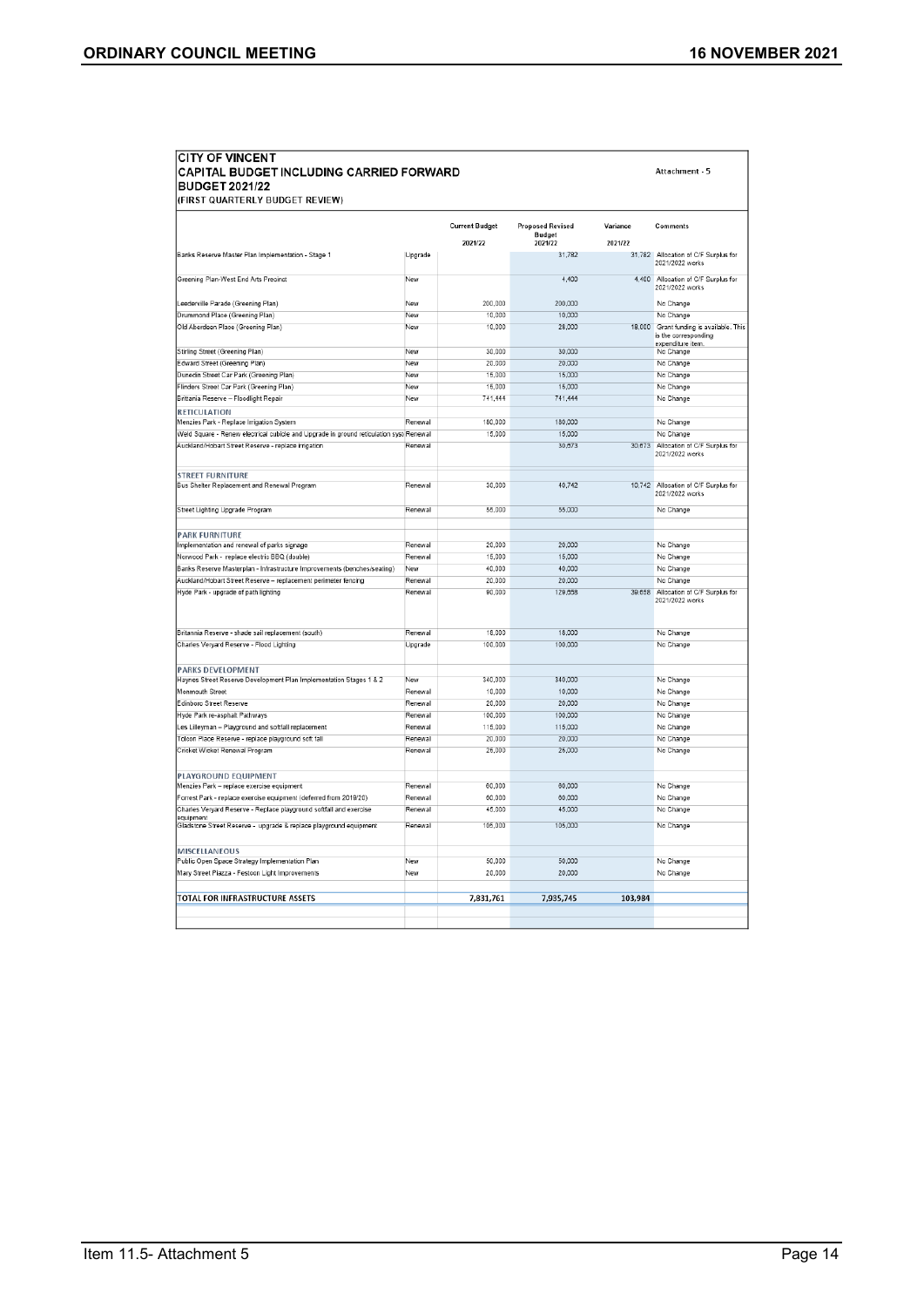| <b>CITY OF VINCENT</b>                          |                |                       |                          |          |                                                         |  |  |  |
|-------------------------------------------------|----------------|-----------------------|--------------------------|----------|---------------------------------------------------------|--|--|--|
| <b>CAPITAL BUDGET INCLUDING CARRIED FORWARD</b> | Attachment - 5 |                       |                          |          |                                                         |  |  |  |
| <b>BUDGET 2021/22</b>                           |                |                       |                          |          |                                                         |  |  |  |
| (FIRST QUARTERLY BUDGET REVIEW)                 |                |                       |                          |          |                                                         |  |  |  |
|                                                 |                |                       |                          |          |                                                         |  |  |  |
|                                                 |                | <b>Current Budget</b> | <b>Proposed Revised</b>  | Variance | <b>Comments</b>                                         |  |  |  |
|                                                 |                | 2021/22               | <b>Budget</b><br>2021/22 | 2021/22  |                                                         |  |  |  |
|                                                 |                |                       |                          |          |                                                         |  |  |  |
| PLANT & EQUIPMENT ASSETS                        |                |                       |                          |          |                                                         |  |  |  |
|                                                 |                |                       |                          |          |                                                         |  |  |  |
| LIGHT FLEET VEHICLE REPLACEMENT PROGRAM         |                |                       |                          |          |                                                         |  |  |  |
| Light Fleet - Annual Changeover"                | Renewal        | 547.500               | 592,500                  |          | 45,000 Allocation of C/F Surplus for<br>2021/2022 works |  |  |  |
|                                                 |                |                       |                          |          |                                                         |  |  |  |
|                                                 |                |                       |                          |          |                                                         |  |  |  |
| MAJOR PLANT REPLACEMENT PROGRAM                 |                |                       |                          |          |                                                         |  |  |  |
| 5 Tonne Rubbish Compactor Small Rear Loader     | Renewal        | 340,000               | 340,000                  |          | No Change                                               |  |  |  |
| Road Sweeper                                    | Renewal        | 380,000               | 380,000                  |          | No Change                                               |  |  |  |
| Single Axle Tipper Truck                        | Renewal        | 170,000               | 170,000                  |          | No Change                                               |  |  |  |
| Scarifier Generator and vacuum system           | New            | 20.000                | 20,000                   |          | Correction to plant description                         |  |  |  |
| Elevated Work Platform - Squirrel               | Renewal        | 60,000                | 60,000                   |          | No Change                                               |  |  |  |
| Mower / Ride On Rotary Toro Quad Steer          | Renewal        | 40.000                | 40,000                   |          | No Change                                               |  |  |  |
| Mower / Ride On Rotary                          | Renewal        | 35,000                | 35,000                   |          | No Change                                               |  |  |  |
|                                                 |                |                       |                          |          |                                                         |  |  |  |
| <b>MISCELLANEOUS</b>                            |                |                       |                          |          |                                                         |  |  |  |
| Parking Machines Asset Replacement Prog         | New            | 20,000                | 20,000                   |          | No Change                                               |  |  |  |
| FOGO 3 Bin                                      | New            | 1.378.556             | 1.378.556                |          | No Change                                               |  |  |  |
|                                                 |                |                       |                          |          |                                                         |  |  |  |
| TOTAL FOR PLANT & EQUIPMENT ASSETS              |                | 2,991,056             | 3,036,056                | 45,000   |                                                         |  |  |  |